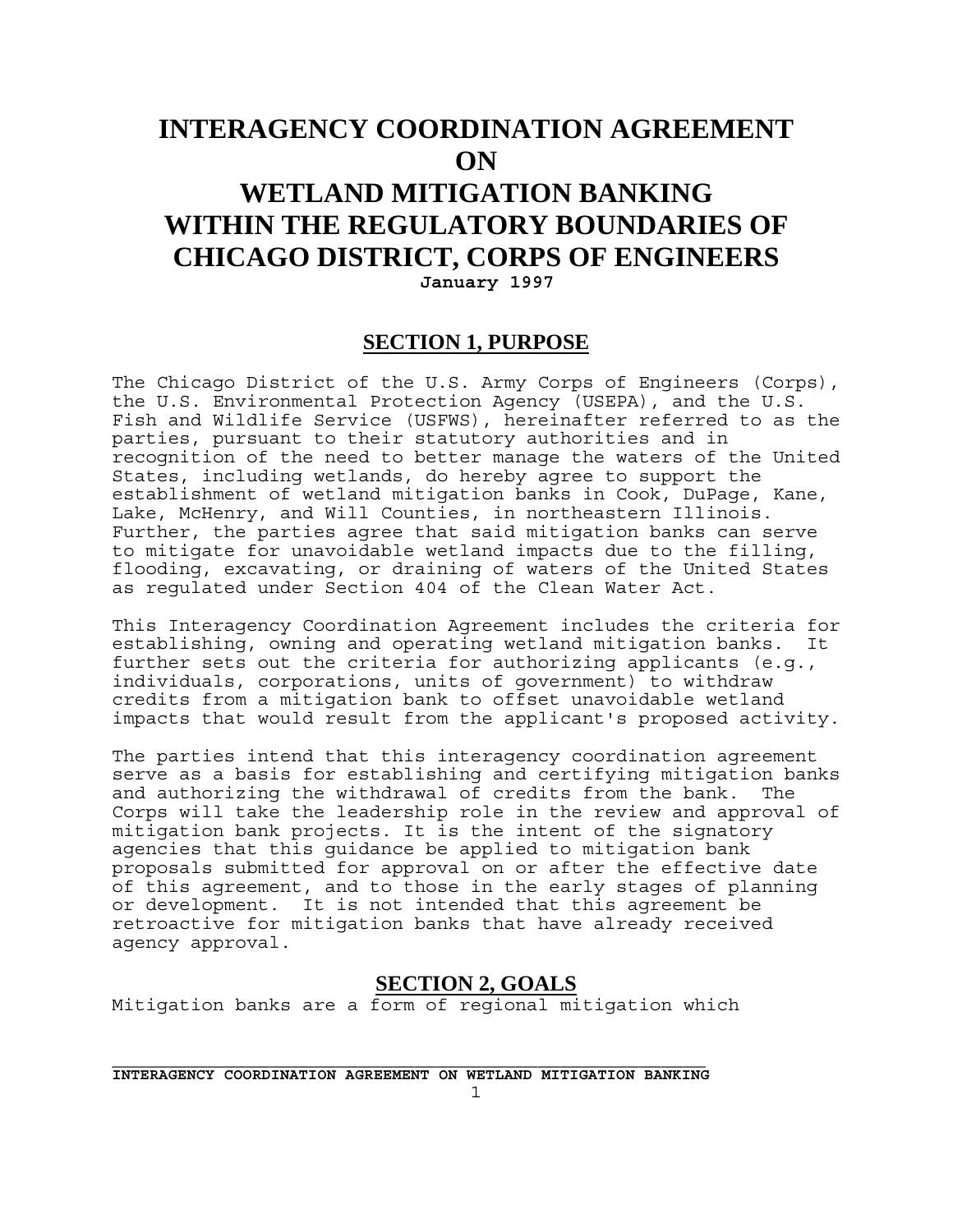encourage the development of large-scale wetland complexes which can be professionally managed and maintained in perpetuity for the benefit of the general public. The consolidation of multiple small mitigation projects allows for economies of scale in planning, implementation, and maintenance, and can produce wetlands of greater value because of their size and a high level of commitment to long-term management. The expected benefits include water quality management, wildlife habitat restoration and creation, flood control, conservation of biological diversity, education, recreation, and aesthetics. Further, this action will reduce administrative costs and delays in issuing permits for proposed activities which qualify for use of a mitigation bank.

The establishment of wetland mitigation banks and the determination of a project's eligibility for use of a bank shall be in compliance with all applicable regulations and guidelines, including the Clean Water Act Section 404(b)(1) Guidelines and the 1990 Corps/USEPA Memorandum of Agreement on mitigation. Other applicable regulations and guidelines are listed under **SECTION 4, AUTHORITIES** part of this document.

The parties intend that mitigation banking be a means of creating or restoring wetlands and generating bank credits in advance of the filling of wetlands for specific projects. As an interim measure, and as a way to encourage the initial development and implementation of banks, the sale of bank credits and the issuance of permits prior to the generation of bank credits at the bank site shall be allowed under conditions described elsewhere in this document.

#### **SECTION 3, DEFINITIONS**

1. Creation. Conversion of a non-wetland site into a wetland site by excavation, diking and flooding, or conversion of a deepwater site by filling.

2. Credit Certification. A formal determination by the Corps of Engineers that mitigation bank credits have been generated. Certified credits result from fully meeting all certification standards (see **Section 15, Mitigation Bank Credits and Certification Standards**). Conditionally certified credits are those credits that are based on reasonable progress towards becoming certified credits. Uncertified credits are those credits that are based on full approval of the bank charter, and initial construction of the bank, including demonstration of wetland hydrology and planting. Typically, a maximum of 30% of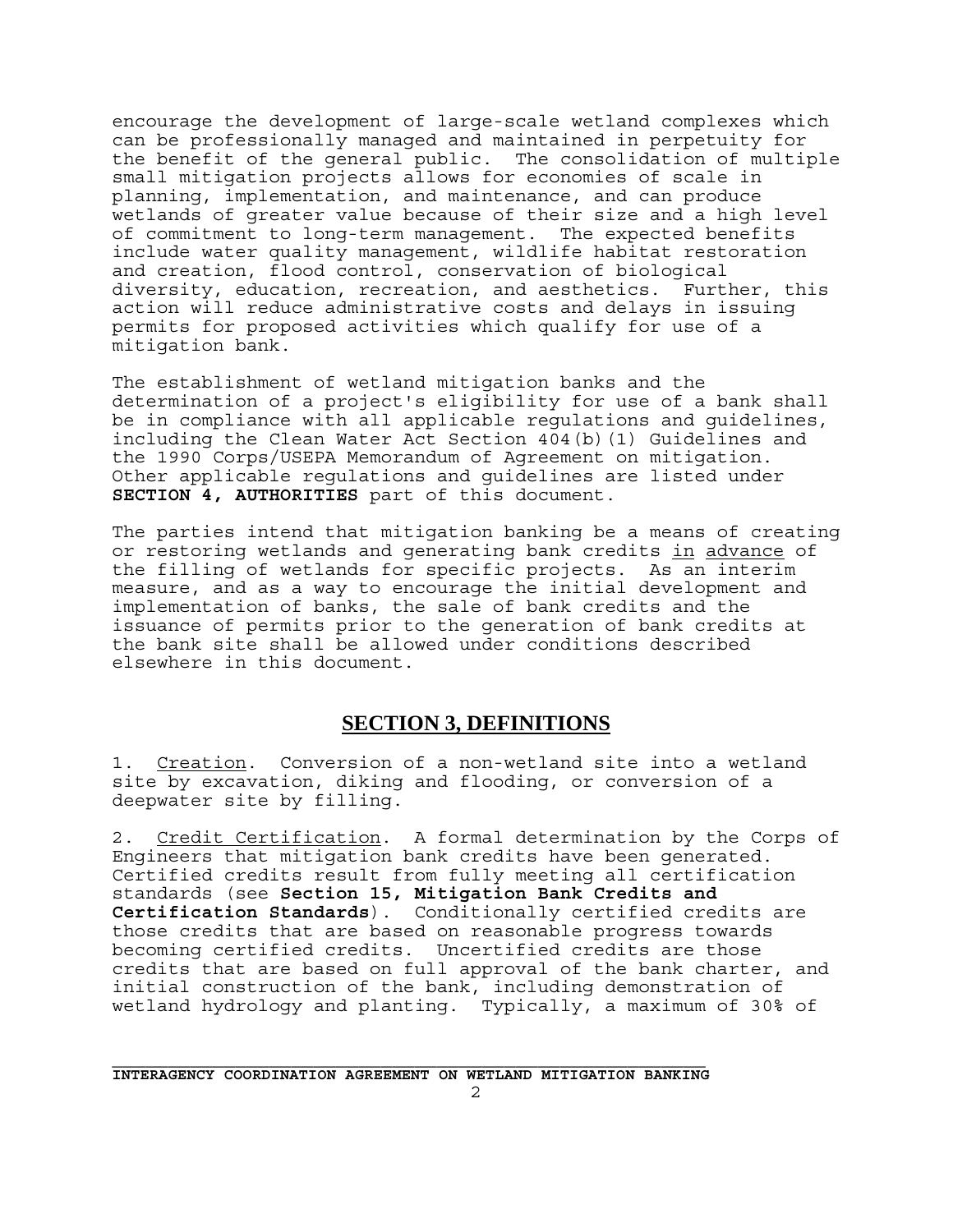the total potential credits may be sold upon approval of bank charter alone. An additional 20% of the total credits may be sold upon the demonstration of wetland hydrology. Upon completion of the approved planting plan, an additional 20% of the total credits may be sold. Using this formula, 70% of the total credits available form the bank may be sold as uncertified credits.

3. Department of the Army Permits. Authorizations for the discharge of dredged or fill material into waters of the United States, including wetlands, issued by the Army Corps of Engineers pursuant to Section 404 of the Clean Water Act and/or Section 10 of the Rivers and Harbors Act of 1899.

4. Designated Service Area. For purposes of this agreement, the designated service area of a mitigation bank is the watershed in which it is located, as shown on Appendix A of this document

5. Enhancement. Altering the physical characteristics of an existing wetland such that it permanently improves one or more specific wetland functions and values. Because impacts associated with individual projects that propose to use bank credits will, in virtually all cases, be permanent, only enhancement that results in permanent improvement of a wetland's functions and values will generate credits.

6. Growing Season. The period between May 1 and October 10. This growing season definition is for the purposes of this document alone, and is used to establish performance periods for determining compliance with revegetation standards. It does not establish the growing season for purposes of wetland delineation.

7. Ledger. Document to be used in the accounting of credits and debits. The ledger will be maintained by the bank sponsor and reviewed by the Corps.

8. Management. Actions taken within mitigation bank wetlands to establish and maintain desired habitat conditions. Representative management actions include water level manipulations, herbiciding, mechanical plant removal, and prescribed burning.

9. Mitigation Bank. A system of accounting for wetland loss and compensation, which can include one or more wetland mitigation sites.

10. Mitigation Bank Charter. A written document which contains specifications pertaining to establishment, operation and maintenance of a wetland mitigation bank, codification of the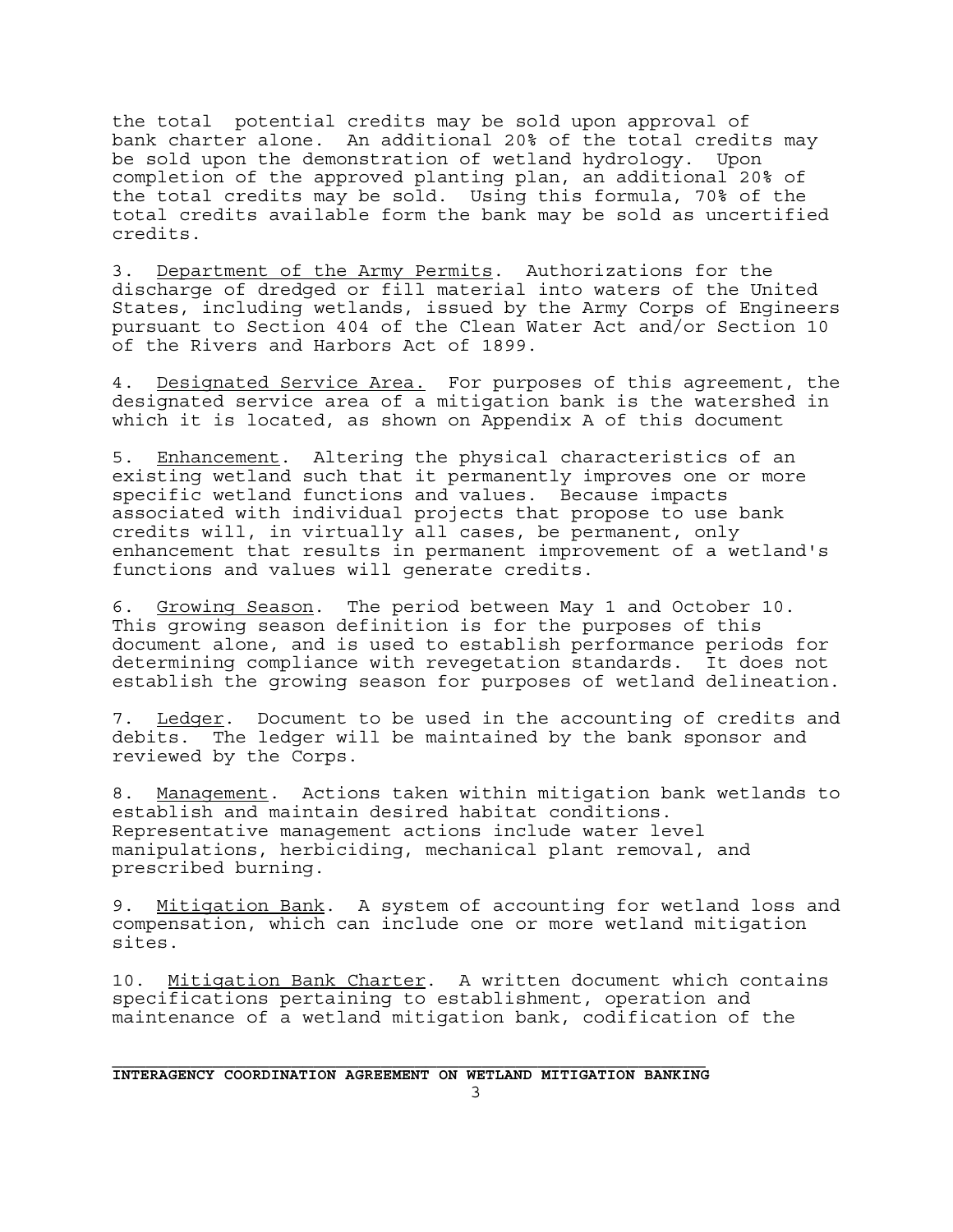goals, objectives, procedures of the bank, and incorporating the relevant terms and conditions of this interagency agreement. Principal types of banking charters are a legally binding interagency agreement or a Department of the Army permit.

11. Mitigation Bank Credits. The unit of measure of bank credit will be acres by wetland type.

12. Mitigation Bank Review Team. The representatives of the Corps of Engineers, U.S. Fish and Wildlife Service and the U.S. Environmental Protection Agency responsible for the evaluation of proposed mitigation banking projects.

13. Mitigation Bank Site. The geographic location of created, restored, enhanced, or in exceptional circumstances, preserved wetlands which serve as the physical resource used to generate bank credits.

14. Monitoring. A specific program of data collection which documents the physical, chemical, and biological characteristics of the mitigation bank wetlands, for the purpose of determining compliance with performance standards contained in the mitigation bank charter.

15. Phased mitigation bank. The construction of a mitigation bank in discrete steps, as authorized or agreed to in advance by the mitigation bank review team. The bank prospectus must clearly describe each phase of the bank, and list the order in which the phases would be constructed.

16. Preservation. The protection of ecologically important wetlands or other aquatic resources in perpetuity through the implementation of appropriate legal and physical mechanisms. Preservation may include protection of upland areas adjacent to wetlands as necessary to ensure protection and/or enhancement of the aquatic ecosystem.

17. Prospectus. A preliminary plan for a wetland mitigation bank prepared by a prospective sponsor and submitted for consideration to mitigation bank review team and other principals involved in the review and approval of banks.

18. Restoration. Re-establishing wetland conditions in areas that were wetland in historical times, but which have been modified such that they are now considered non-wetland. Restoration converts previous wetland sites back to functional and jurisdictional wetlands.

19. Site Development Plan. A plan for each bank site that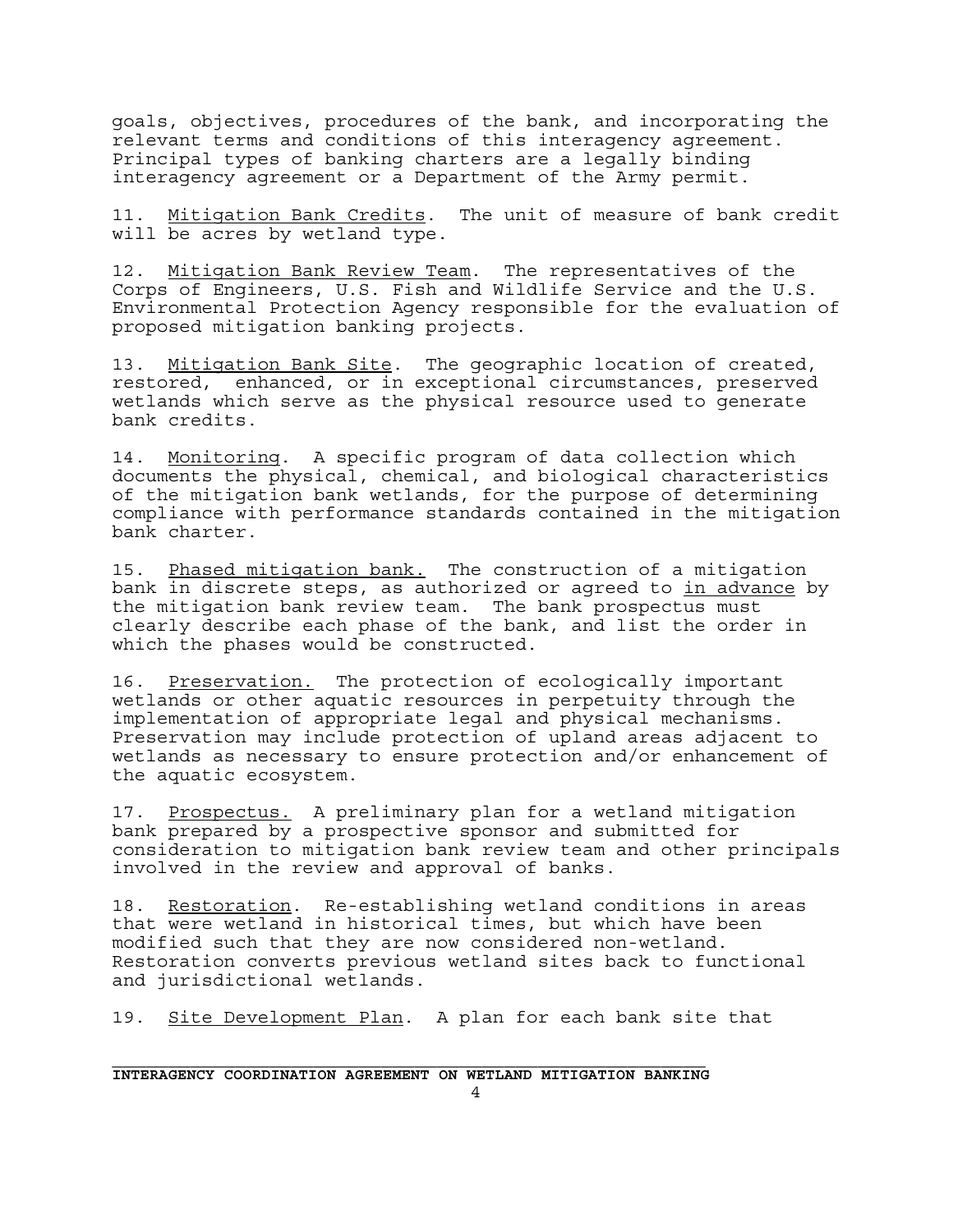identifies all actions that will be undertaken to generate bank credits. Representative elements of the site development plan include plans for site grading, revegetation, erosion control, structures, management, and monitoring.

20. Sponsor. The legally responsible individual or entity proposing establishment of a wetland mitigation bank.

21. Waters of the United States. Those areas subject to Corps regulatory authority pursuant to Section 404 of the Clean Water Act, as defined at 33 CFR Part 328.3(a).

22. Wetlands. Areas that are inundated or saturated by surface water or groundwater at a frequency and duration sufficient to support, and that under normal circumstances do support, a prevalence of vegetation typically adapted for life in saturated soil conditions. Examples of wetland types may be found in Classification of Wetlands and Deepwater Habitats of the United States, (December 1979), published by the United States Fish and Wildlife Service, or in Wetland Plants and Plant Communities of Minnesota and Wisconsin (1987), by Eggars and Reed.

23. Wetland mitigation. Replacement of wetlands, and wetlands functions and values, for the purposes of compensating for unavoidable adverse impacts which remain after all appropriate and practicable avoidance and minimization has been achieved. The replacement of the wetland functions and values is generally accomplished through wetland restoration, creation, enhancement, or in exceptional circumstances, wetland preservation.

### **SECTION 4, AUTHORITIES**

The establishment and use of mitigation banks, as described in this document, shall be in accordance with all applicable statutes, regulations, and policies, including the following:

- Final Rule for Regulatory Programs of the Corps of Engineers (33 CFR Parts 320-330);
- Guidelines for Specification of Disposal Sites for Dredged and Fill Material (40 CFR Part 230) (Section 404 (b)(1) Guidelines);
- Clean Water Act (33 U.S.C. 1251 et seq.);
- Rivers and Harbors Act of 1899 (33 U.S.C. 403);
- Fish and Wildlife Coordination Act (16 U.S.C. 661 et seq.);
- Endangered Species Act (16 U.S.C. 1531 et seq.);
- Memorandum of Agreement Between Environmental Protection

**INTERAGENCY COORDINATION AGREEMENT ON WETLAND MITIGATION BANKING**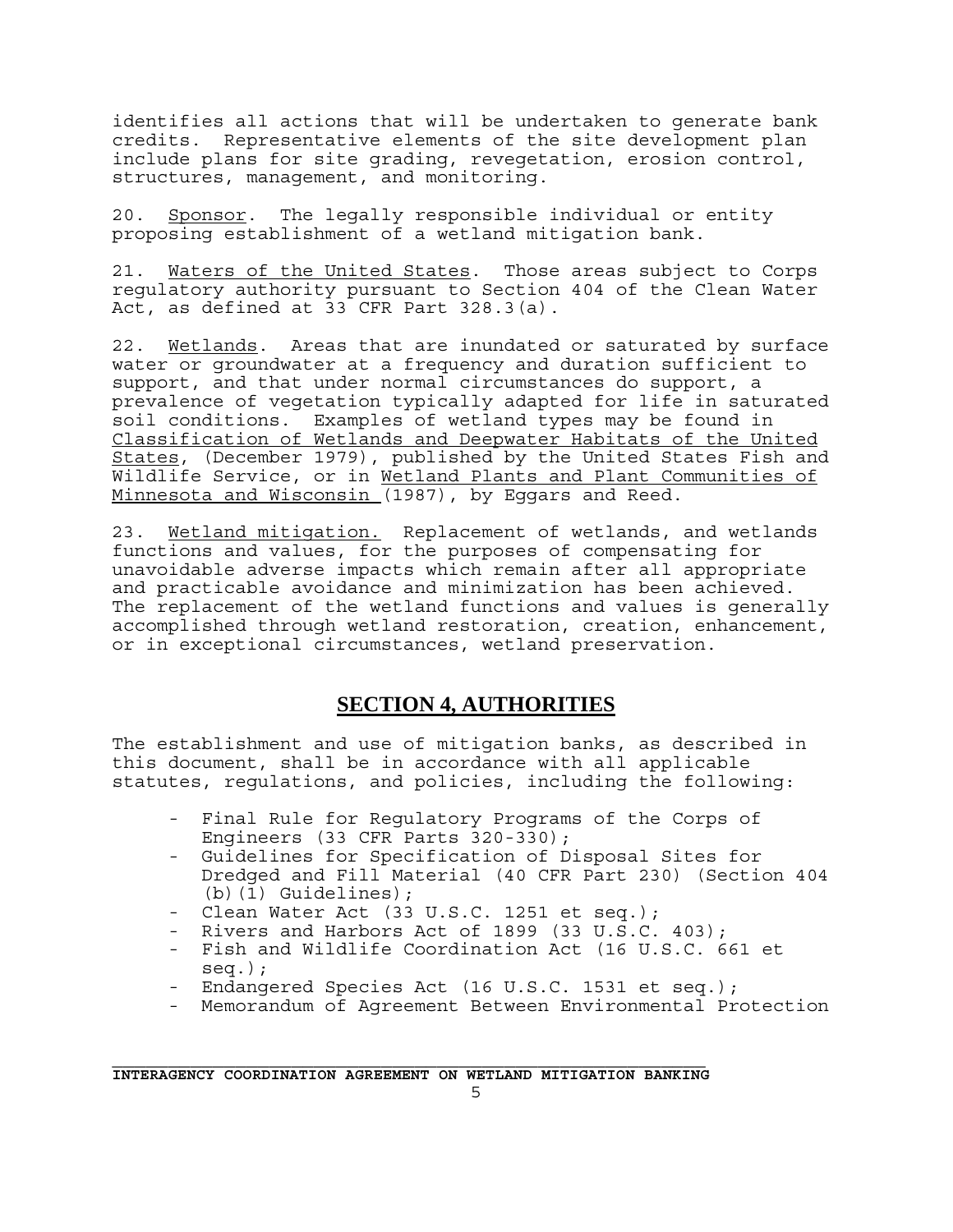Agency and Department of the Army Concerning Determination of Mitigation under the Clean Water Act, Section 404(b)(1) Guidelines, 1990.

- National Environmental Policy Act (42 U.S.C. 4321 et seq.).
- National Historic Preservation Act of 1966 (16 U.S.C. 470 et seq.)

Federal Guidance for the Establishment, Use and Operation of Mitigation Banks, (Memorandum to Field, effective date 28 December, 1995.)

### **SECTION 5, CONSIDERATIONS IN ESTABLISHMENT AND USE OF MITIGATION BANKS**

Charters of mitigation banks, mitigation sites, and associated wetland credits shall be subject to approval by the Corps, based on coordination with the signatories to this agreement. Every mitigation bank shall have as its primary purpose the creation, restoration, enhancement, and long-term protection and maintenance of wetland resources. As wetlands are created or restored, bank credits are established and these areas become jurisdictional waters of the United States. All existing property rights remain in effect.

In all cases of a proposed bank, the Corps will issue a public notice describing the project. The public comment period for submittal of relevant comments on the bank prospectus will be a minimum of 21 days. If a Department of the Army permit is needed in order to construct, restore, or enhance wetlands on the bank site, the Corps will follow normal permit processing procedures.

Operation and maintenance procedures approved by the Corps in coordination with the other signatory agencies shall be employed to maintain the wetland resources in the bank in as high a qualitative state as is technically practicable. Management of the mitigation bank shall be based on a monitoring plan approved by the Corps in coordination with the signatory agencies. Monitoring shall include, but shall not necessarily be limited to, monitoring of the water, soil, plants, and wildlife comprising the wetland assets of the bank. The bank sponsor shall strive to manage the assets to provide multiple wetland benefits such as water quality management, wildlife habitat, flood control, biological conservation, and educational and recreational opportunities. In general, mitigation banks should be planned and designed such that little or no management or maintenance other than prescribed burning is necessary once the plant communities are established.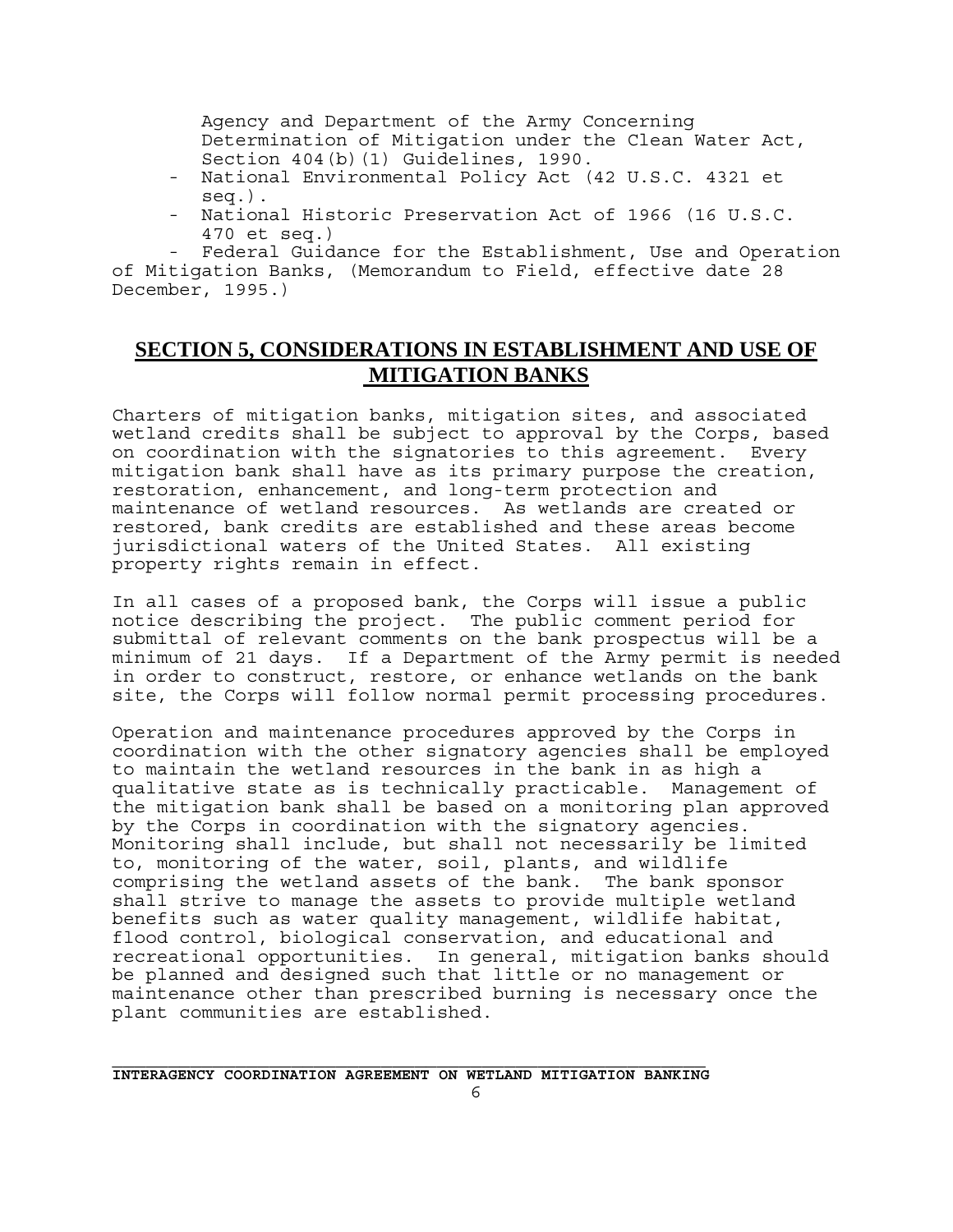### **SECTION 6, GENERAL GUIDELINES**

Using normal review procedures prescribed by regulation, the Corps will conduct project evaluations and will determine the level of mitigation required, and whether a project is eligible to use a mitigation bank. The following general guidelines will be used in determining whether use of a bank is appropriate:

1. It is intended that mitigation banks in Corps' regulatory jurisdiction be used primarily to mitigate wetland impacts associated with projects which, individually, affect relatively small acreage of low value wetlands or other waters of the United States. Mitigation banks may not be used for the resolution of enforcement cases pursuant to Section 404 of the Clean Water Act or Section 10 of the Rivers and Harbors Act of 1899.

2. All appropriate and practicable steps to avoid and minimize adverse impacts to aquatic resources, as determined by the Corps, must be reflected in an applicant's project plan before authorization to use a mitigation bank will be granted.

3. On-site mitigation will be preferred over use of bank credits for projects where it is determined that replacing wetlands onsite is appropriate considering landscape function and the probability of mitigation success; conversely, banking is preferred where on-site mitigation would necessarily produce wetlands of low functional value, or where the mitigation would be prone to failure.

4. It is the goal of the parties that project impacts be mitigated at bank sites that are located within the same watershed as the project site (for the purposes of this document, watershed boundaries are those shown on Attachment A). In the event that project impacts are allowed to be mitigated at bank sites outside of the project watershed, higher credit ratios will be required. In accordance with the December 28, 1995 Federal guidelines on mitigation banking, the use of mitigation banks to compensate for impacts beyond the designated service area may be authorized, on a case-by-case basis, where the mitigation bank review team has determined it to be practicable and environmentally desirable.

5. Preservation of wetlands will be considered for mitigation credit in exceptional circumstances (e.g., existing wetlands of extremely high functional value, and where incorporation of these wetlands into a bank would further enhance or protect their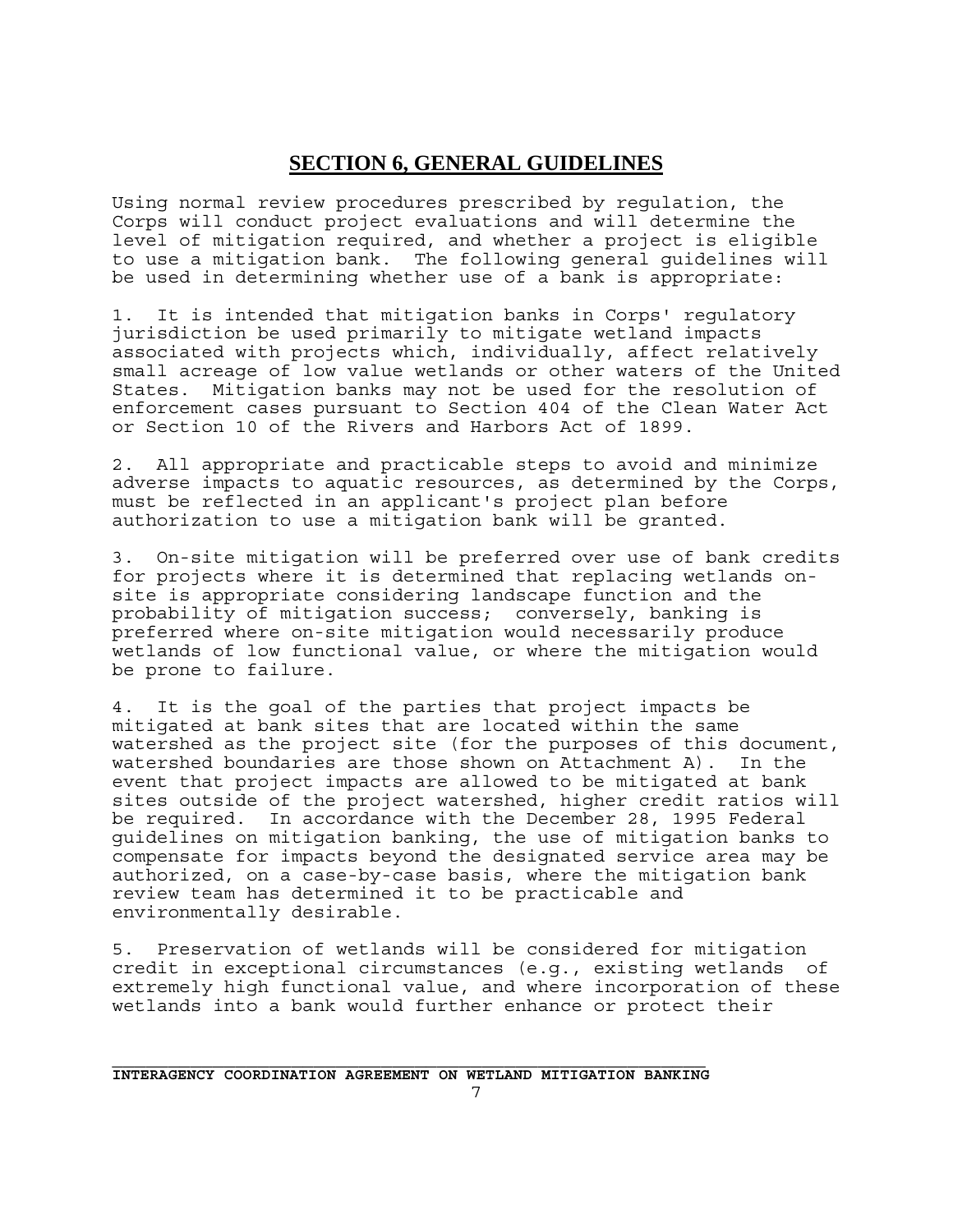value). Credits attributed to the preservation of existing aquatic resources may become available for debiting immediately upon implementation of appropriate legal protection, and accompanied by appropriate changes in land use, at the discretion of the Corps. These credits are to be calculated as part of the first portion of the total allowable pre-construction sales of uncertified credits at the bank site.

6. Ideally, mitigation banks should be a way of restoring and creating wetlands *in advance* of development projects that result in wetland losses. However, to promote the establishment of mitigation banks, this agreement provides for limited, incremental sales of uncertified credits, and for the issuance of DA permits based on uncertified credits according to the guidelines found in **SECTION 16, MITIGATION BANK CREDIT SALES.** This provision is considered necessary to increase the economic viability of privately-sponsored mitigation banks. Because the development plan for any given bank site may require the sale of a minimum number of credits before wetlands may be restored or constructed, it is recognized that a temporary deficit of wetlands may result. To address this possibility, the Corps will require a higher mitigation ratio for the use of uncertified and conditionally certified credit, and for funds to be maintained in an appropriate financial security to ensure construction of the bank's wetlands. This agreement also limits the number of credits that can be sold prior to construction, and prior to conditional certification. It also establishes a maximum amount of time that may elapse before pre-construction credit sales are converted to conditionally certified or fully certified credits.

7. Recognizing that current methods of assessing wetland functions and values are in a state of revision, emphasis will be on the replacement of wetland acreage and type. Therefore, the preferred method of generating wetland bank credits will be the restoration of former wetlands or the creation of new wetlands, which will result in a net gain in wetland acreage on the bank site. Permanent wetland enhancement and preservation as a means of generating bank credits will be considered on a case by case basis. Appropriate functional value assessment methodologies and credit ratios will be determined for each site by the Corps, in consultation with the mitigation bank review team.

8. Mitigation banks generally shall be held to a higher standard of performance than conventional wetland mitigation sites. These standards are detailed in **APPENDIX B, PERFORMANCE STANDARDS.**

9. Permit applications for work in wetlands that have any of the following characteristics generally will not be considered for mitigation banking if they:

 8 8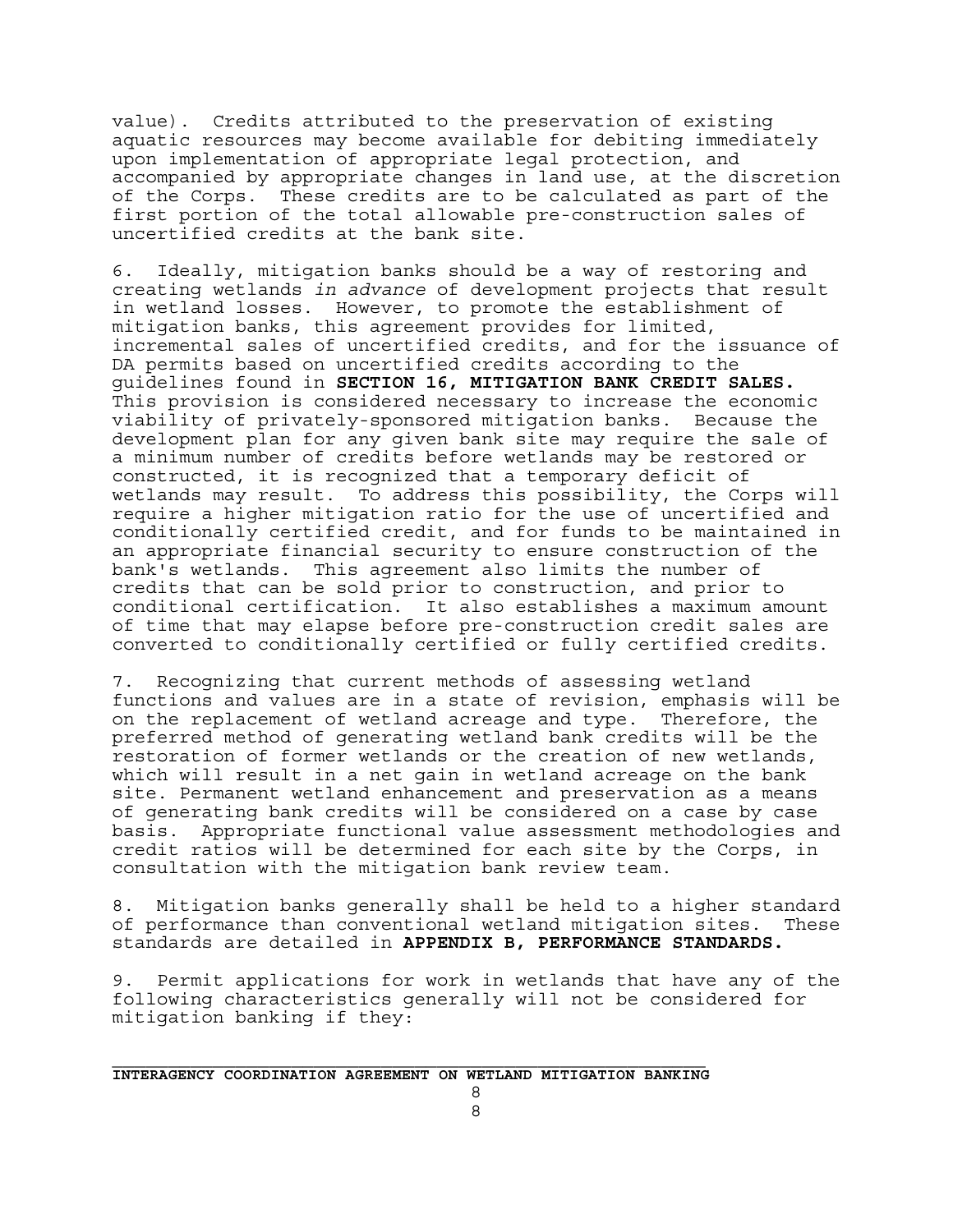- a. Have important hydrologic functions which, if altered, would have a significant adverse effect on the source, quality, or seasonal distribution of surface and/or groundwater supply of important habitats;
- b. Have been identified as important wetlands under the Corps/USEPA Advanced Identification process;
- c. Provide important habitat for State or Federally listed endangered or threatened species;
- d. Are identified in the Illinois Natural Areas Inventory;
- e. Provide important breeding, foraging, or resting areas for migratory birds or other wetland-dependent wildlife;
- f. Have high native plant species diversity, reflecting relatively undisturbed conditions.

10. The mitigation bank, once established, must be dedicated to maintaining the wetland functions and values to the exclusion of other conflicting uses, as determined by the mitigation bank review team.

#### **MITIGATION BANK ESTABLISHMENT**

#### **SECTION 7, SITE SELECTION CRITERIA**

The bank site will be reviewed with respect to the following site selection criteria. Failure to meet any of these criteria may be, depending on circumstances, grounds for rejection of a bank site. The site shall:

1. Be owned and/or under the full control of the bank;

2. Contain a majority of drained or hydrologically modified hydric soils, recognizing that restoration of former wetlands is a preferred form of mitigation;

3. Have no high quality wetlands that would be adversely affected by the construction or restoration work.

4. Contain adequate perimeter upland areas to buffer the wetlands from potentially incompatible land uses on adjacent parcels;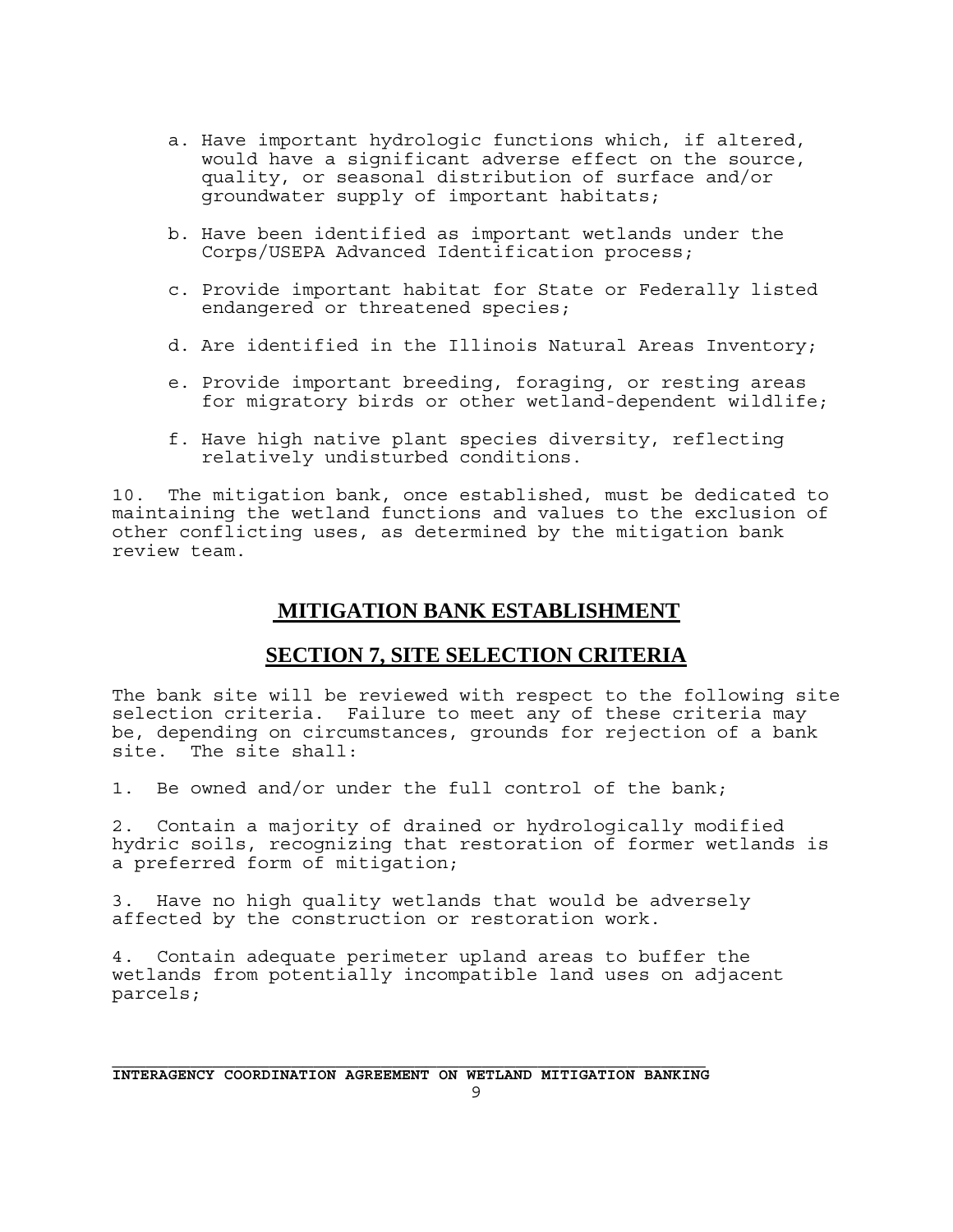5. Be so situated that adequate hydrology can be ensured (e.g., be located on a floodplain or possess a high groundwater table);

6. Be proximate or adjacent to public land holdings so as to create contiguous, large-scale habitat areas;

7. Be part of an adopted or accepted open space plan, watershed plan, conservancy district, protected riparian corridor, or other local or regional conservation land use plan. This criterion has been established in order to help implement local and regional conservation plans, and to ensure maximum consistency and compatibility with future surrounding land uses;

8. Contain no known hazardous waste, which must be confirmed by an environmental assessment conducted by a qualified person or firm.

9. Have a minimum size of 25 acres, and;

10. Development of the site shall not adversely affect federal or state listed endangered or threatened species, or their habitat, or other high quality habitats or natural areas such as oak groves, prairies, or savannas.

Although each site should be selected and managed to utilize the natural water storage functions of wetlands, flood control shall not be the primary purpose. Specifically, banks **shall not** be used to satisfy local or regional stormwater detention requirements. An appropriate stormwater management function of a mitigation bank, for example, is the filtration and purification of stormwater runoff after required stormwater detention has been provided.

#### **SECTION 8, BANK OWNERSHIP**

A mitigation bank may be either publicly or privately owned. The bank may be incorporated as for-profit or not-for-profit. If the bank is incorporated, it must be incorporated in the State of Illinois. Publicly owned refers to ownership of the bank site by any municipal, county, regional, state or federal agency.

All land, including associated uplands, which are part of the mitigation bank shall be protected from future development by a permanent conservation easement or deed restriction. This easement must be recorded with the appropriate county register of deeds, attached to the abstract of title, with a certified copy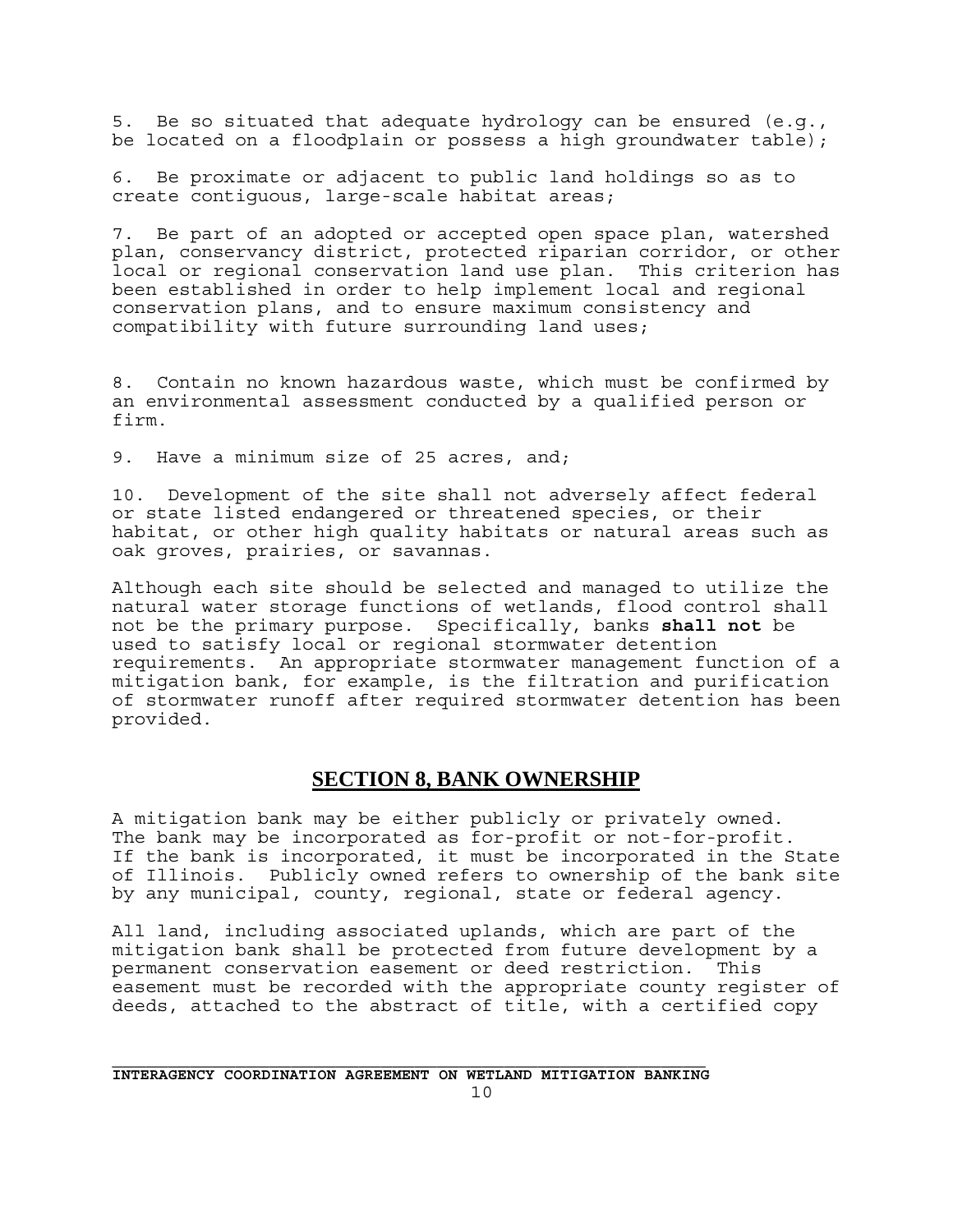of the registration provided to the Corps prior to the Corps authorizing the bank. The banking instrument should also identify the entity responsible for the ownership and long-term management of the site. In addition, the bank sponsor is responsible for securing adequate funds for the operation and maintenance of the bank during its operational life, as well as for long-term management of the site. Bank sponsors are strongly encouraged to establish agreements for long-term management with public or private conservation organizations.

Transfer or sale of the mitigation bank may occur to a party willing and financially able to abide by the terms and conditions of the approval agreement entered into by the Corps and the bank owner. Any such transfer must be approved by the Corps.

### **SECTION 9, INITIAL PLANNING**

The individual or entity proposing to sponsor establishment of a mitigation bank will initially hold informal discussions with the ICA signatory agencies. The purpose of these discussions will be to acquaint the sponsor with the legal, regulatory, and ecological background relevant to banking and to provide procedural guidance to the prospective applicant.

During this discussion the prospective bank sponsor will be informed that a formal request for the establishment of a bank must be made to the Corps. The formal request will include a prospectus and a Department of the Army permit application, if required. Where no Department of the Army permit is needed for the bank, the bank sponsor and the Federal agencies shall develop an authorizing document for the bank that shall be signed by all parties. The authorizing document should outline the responsibilities of the bank sponsor, and contain the necessary information outlined in this agreement governing the operation of the bank.

#### **SECTION 10, PROSPECTUS DEVELOPMENT**

The purpose of the prospectus is to provide sufficient information to allow the mitigation bank review team to determine if the general considerations and site evaluation criteria outlined in this agreement are likely to be met if the proposed bank is established. It is understood that the prospectus will become the basis of the mitigation bank charter. The prospectus should contain: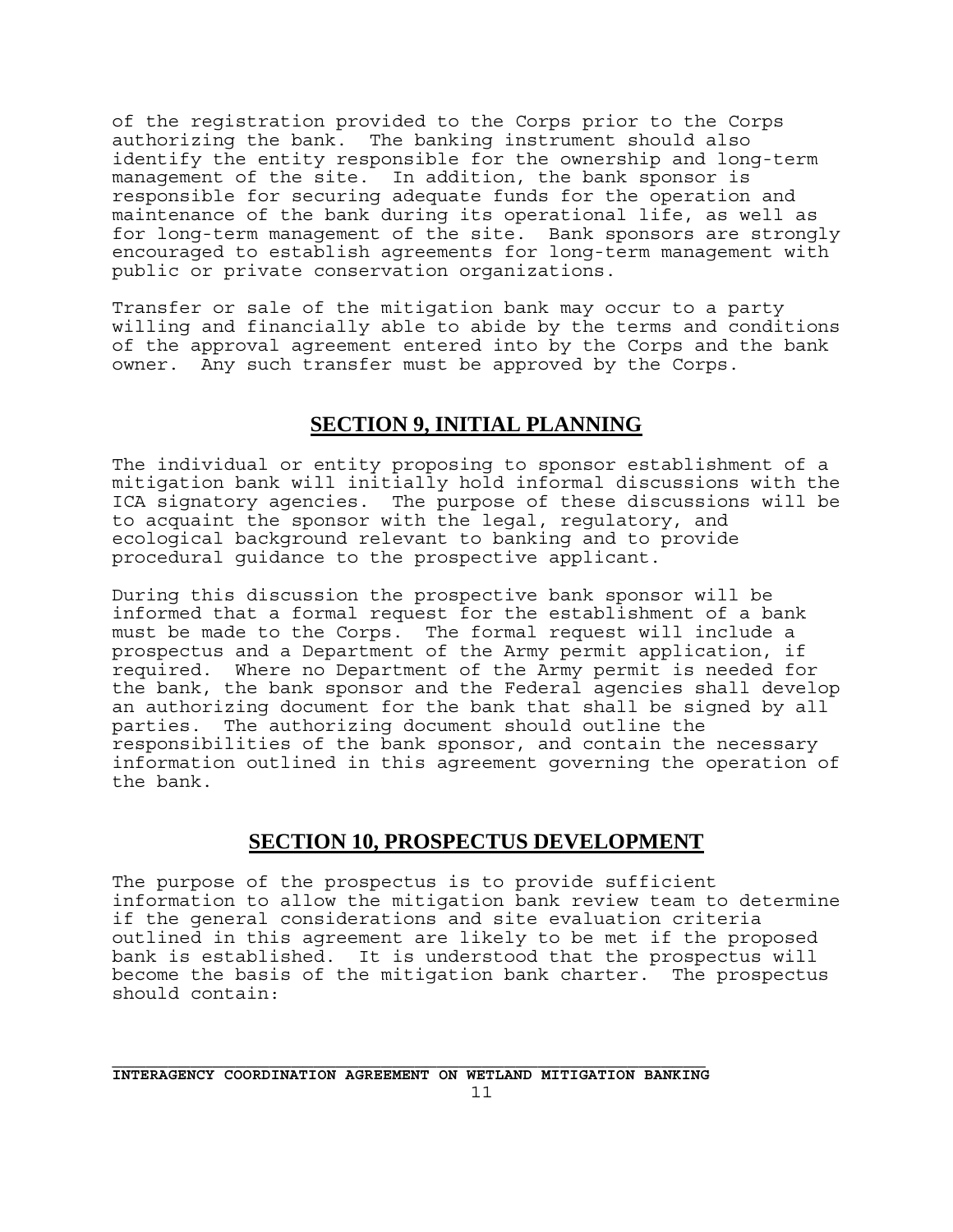1. The bank location and size;

2. A delineation of any wetlands or other jurisdictional areas that may exist at the proposed bank location;

3. The type of real estate interest in bank property;

4. A legal description of the property;

5. The type of bank (i.e., single client, general use, market oriented, etc.);

6. The method of credit production (i.e., restoration, creation, enhancement, preservation) the number of proposed credits by each method, and the rationale for crediting;

7. A statement as to compliance with this document;

8. A general site plan showing the location of all existing and proposed wetland and upland habitats, roads, trails, structures, utilities, and any other existing or proposed site improvements;

9. An outline of management and maintenance responsibilities;

10. A preliminary construction plan and schedule of completion, preliminary planting plan, and preliminary administrative, management, monitoring, and financial plans, and;

11. A charter of incorporation for the mitigation bank, if appropriate.

### **SECTION 11, FINANCIAL ASSURANCES**

The bank sponsor is responsible for securing sufficient funds or other financial assurances to cover contingency actions in the event of bank default or failure. Accordingly, banks posing a greater risk of failure, and where credits have been debited, should have comparatively higher financial sureties in place than those where the likelihood of success is more certain. In addition, the bank sponsor is responsible for securing adequate funding to monitor and maintain the bank throughout its operational life, and to make provision for long-term management through financial assurances or through agreements with land management organizations or agencies. Total funding requirements should reflect realistic cost estimates for monitoring, long-term maintenance, contingency and remedial actions. Financial assurances may be in the form of performance bonds, irrevocable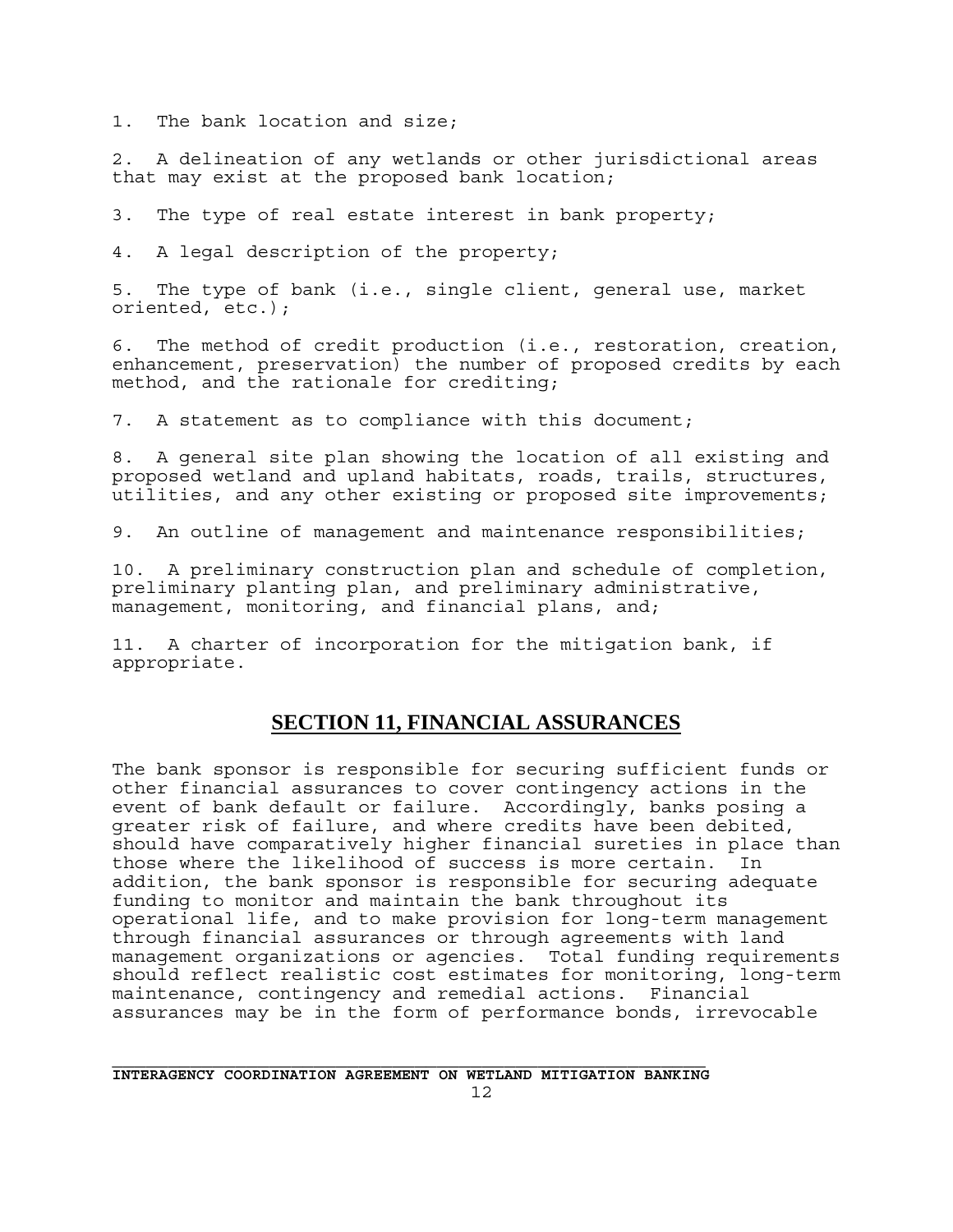letters of credit, irrevocable trusts, escrow accounts, casualty insurance or other approved instruments. Such assurances may be phased out or reduced once it has been demonstrated that the bank is functionally mature and/or self-sustaining in accordance with the approved performance standards. The financial plan must demonstrate that the bank and its wetlands can be maintained in perpetuity whether through continual ownership or by conveyance to a public or private agency that will assume the responsibilities of the bank.

#### **SECTION 12, MITIGATION BANK APPLICATION PROCESS**

The sponsor must submit a Department of the Army permit application and a prospectus if a permit is required for the initial development of the bank. Upon receipt of these items the Corps shall begin a public interest review on the prospectus with input from government agencies and the general public. The public will be notified of all proposed banks by a public notice issued by the Corps for a 21 day comment period.

Where a Department of the Army permit is not required, the Corps will issue a public notice describing the project for a 21 day comment period. Copies of all comments received during the public notice comment period will be distributed to all members of the mitigation bank review team, and to the bank sponsor. Full consideration will be given to all comments received in evaluating the bank proposal. Where no Department of the Army permit is needed for the bank, the bank sponsor and the mitigation bank review team shall develop an authorizing document for the bank that shall be signed by all parties. The authorizing document should outline the responsibilities of the bank sponsor, and contain the necessary information outlined in this document governing the operation of the bank. Additionally, the details of the bank sponsor's responsibilities should be noted in any Department of the Army permit in which the permittee's mitigation responsibilities are met through the use of the mitigation bank.

In both cases above, the mitigation bank review team shall make a site inspection of the bank area. A written response to the banking prospectus indicating the prospective bank's feasibility would then be prepared by the Corps in coordination with the mitigation bank review team based upon observations made during the site visit and agency consultations. An indication of feasibility in the letter should be interpreted as general acceptability of conceptual bank plans and either probable issuance of a Department of the Army permit, or probable signatory approval of an interagency agreement upon completion of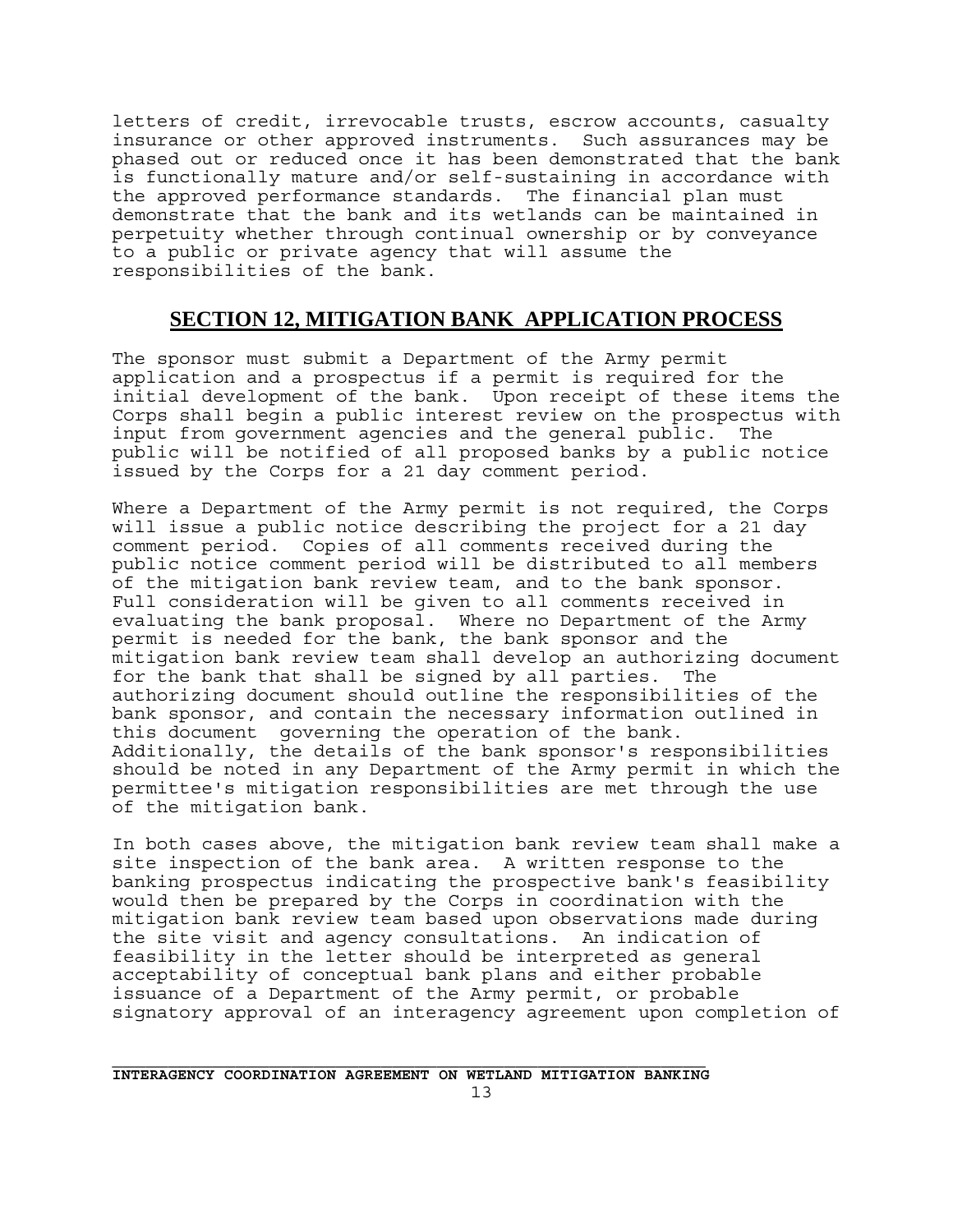detailed plans.

The formal request to the Corps for establishment of a bank shall include:

1. A Department of the Army permit application to conduct any work within existing waters of the United States that is necessary to establish the bank. If a Department of the Army permit is not needed, a permit application is not required.

2. A copy of the previously described prospectus; and

3. A plan that details the goals, objectives, and success criteria for creating wetlands, including wetland types and their respective acreages.

### **SECTION 13, DETAILED PLANNING STAGE**

This is the final planning stage leading to issuance of a Department of the Army permit or interagency agreement authorizing implementation and operation of a bank. The preparation of detailed plans should be closely coordinated with the mitigation bank review team and other local authorities as appropriate.

Each mitigation bank shall have a site development plan which must be approved by the Corps in coordination with the signatory agencies. This plan shall identify and incorporate, to the extent practicable and appropriate:

1. Diverse aquatic and supporting landscapes (e.g.,shallow open water, riparian wetlands, deep and shallow marshes, floodplain forests, wet meadows and prairies, upland buffers, etc.) which are interrelated, one to the other, so as to maximize wetland functions and values;

2. Diverse wildlife habitats and associated edge conditions;

3. Associated upland buffer areas contiguous to the wetlands to protect the wetlands from potential adverse effects of adjacent land uses, specifying the width and area of all such zones;

4. Wetland functions which will be created or enhanced by maximizing vegetative diversity and abundance, structuring specific wildlife habitats, optimizing wetland hydrology, and providing public access;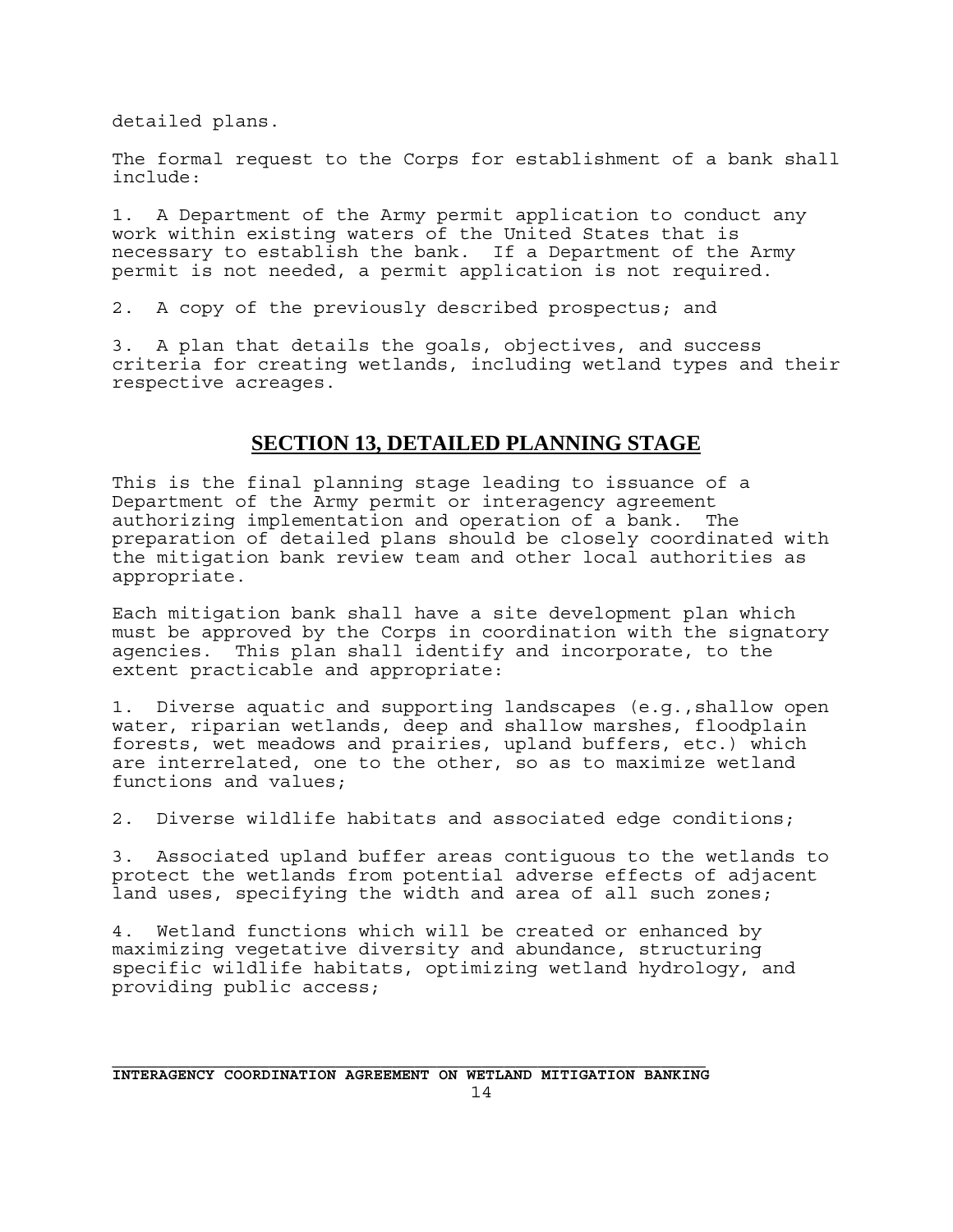- 5. Species native to the area;
- 6. The use of native soils on the site;

7. The means for establishing the appropriate hydrology, and;

8. Design, maintenance, and monitoring procedures which minimize energy needs, human intervention, and costs. Ideally the procedures should require only periodic weed and pest control and prescribed burns, where appropriate.

### **BANK OPERATION**

### **SECTION 14, ESTABLISHING MITIGATION BANK CREDITS**

The units of wetland credit shall be acres of wetland. Mitigation bank credits shall be generated as wetlands are created, restored, enhanced, or preserved on the bank site, resulting in an increase in wetland acreage and/or quality on the bank site. Banking credits may be generated as follows: Full credit will be given for wetland creation from upland and for restoration of former wetlands. Partial credit (specified in each bank charter) can be given for permanent enhancement (e.g., re-establishment of hydrology) of degraded wetlands or in exceptional circumstances, preservation of existing wetlands. The appropriateness of enhancement and preservation, and the corresponding credit ratio will be determined by the Corps in coordination with the signatory agencies.A maximum of 30% of the total potential credits generated by the bank may consist of enhanced or preserved wetlands. Preserved wetlands may constitute no more than 15% of any mitigation bank. Associated upland buffers should be included as part of each mitigation bank. Credit ratios for buffers are discussed under **SECTION 15, CREDIT CERTIFICATION.**

### **SECTION 15, CREDIT CERTIFICATION**

Mitigation bank credits shall be certifiable by the Corps when the bank credits conform to the criteria outlined in **APPENDIX B, PERFORMANCE STANDARDS (Jan 27, 1997).** Credits may be certifiable at any time, but the standards for certification shall be met no later than five years from the date of planting unless otherwise specified in the bank charter and approved by the agencies. After the second full growing season following creation or restoration of wetlands, the Corps may conditionally certify the credits of the bank based on reasonable progress toward achieving the performance standards. Conditional certification shall be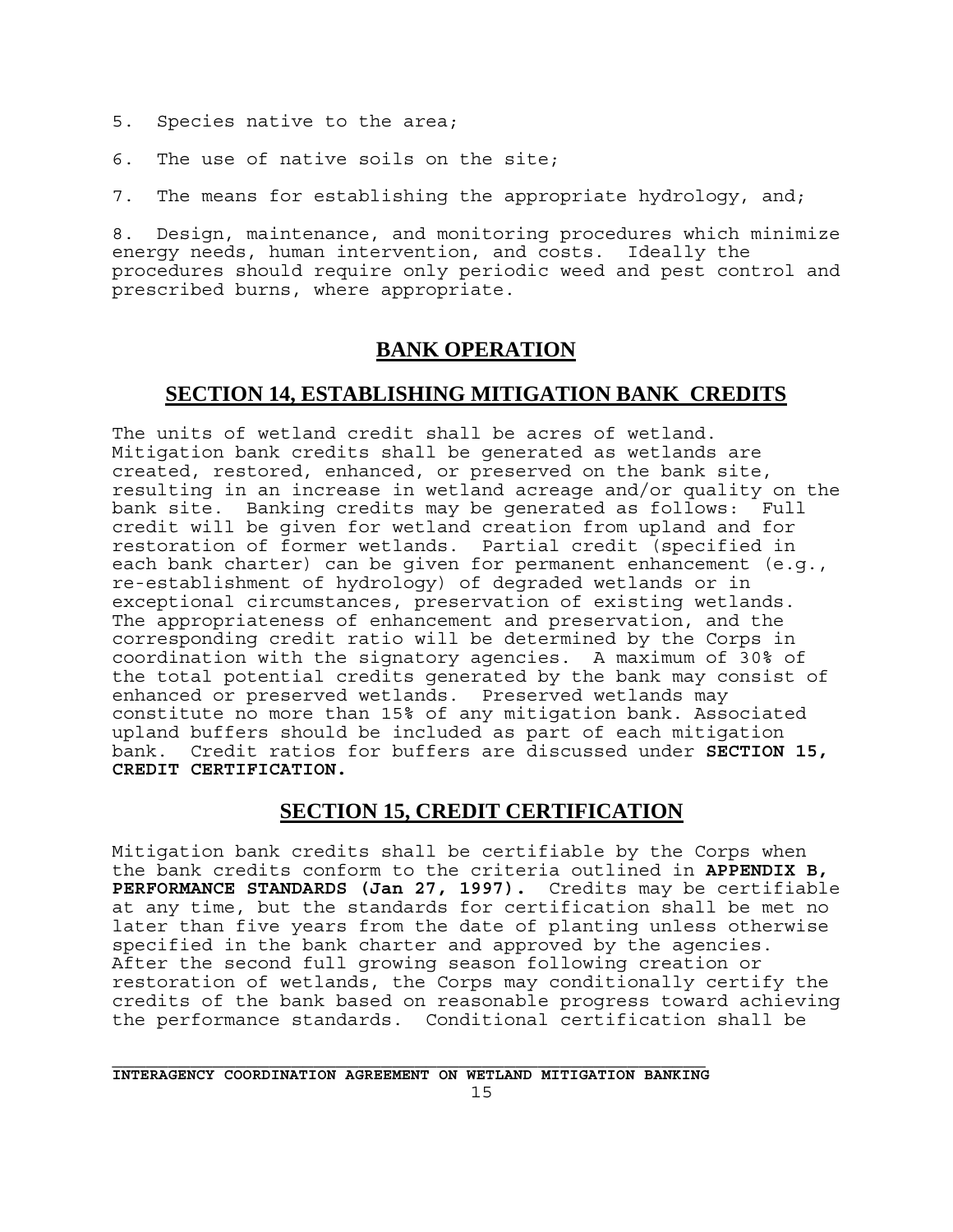based on degree of conformance with the standards for conditional certification in Appendix B, and on any interim corrective measures recommended by the Corps, in consultation with the other signatory agencies.

At the end if five years, any of the above conditions are not met, the authorized agent of the bank shall submit a plan to the Corps outlining corrective measures to be taken based on the ecological conditions of the site. Management activities shall continue until the standards are met, as verified by the Corps.

Certain types of enhancement of existing wetland can be an acceptable way of generating credits if the enhancement actions are scientifically sound and result in a substantial, measurable, and permanent increase in the level of wetland function. In general, the types of enhancement that will be viewed most favorably and receive the greatest amount of credit include the following:

 1. Restoration of wetland hydrology at sites that have been significantly modified through tile drainage or ditch drainage;

 2. Restoration of diverse native plant communities where the original plant community has been totally destroyed, and the site is currently farmed or has revegetated with aggressive and/or exotic species such as reed canarygrass, cattails, purple loosestrife or other species. Restoration goals would include the removal of the exotic or aggressive species, and the introduction and establishment of a diverse assemblage of native species appropriate for the site considering geographic location, soils, hydrology, and other factors. Selective removal of exotic species in otherwise healthy native plant communities will normally not be considered eligible for credit.

 3. Restoration of deep marsh habitat through shallow impoundment, where the purpose is to create hemimarsh conditions suitable for nesting by target wetland bird species of concern. This approach is appropriate at sites that have been significantly altered through partial drainage, and consist largely of dense monotypic stands of cattails or other aggressive species. It is not appropriate for sites that have existing biodiversity or habitat values that would be adversely affected by the proposed actions or where the level of benefit would be minimal.

The prospectus must specifically state which aspects of wetland function would be increased as a result of the enhancement actions, the level to which they would be increased, and the scientific basis for expecting the increase. It must also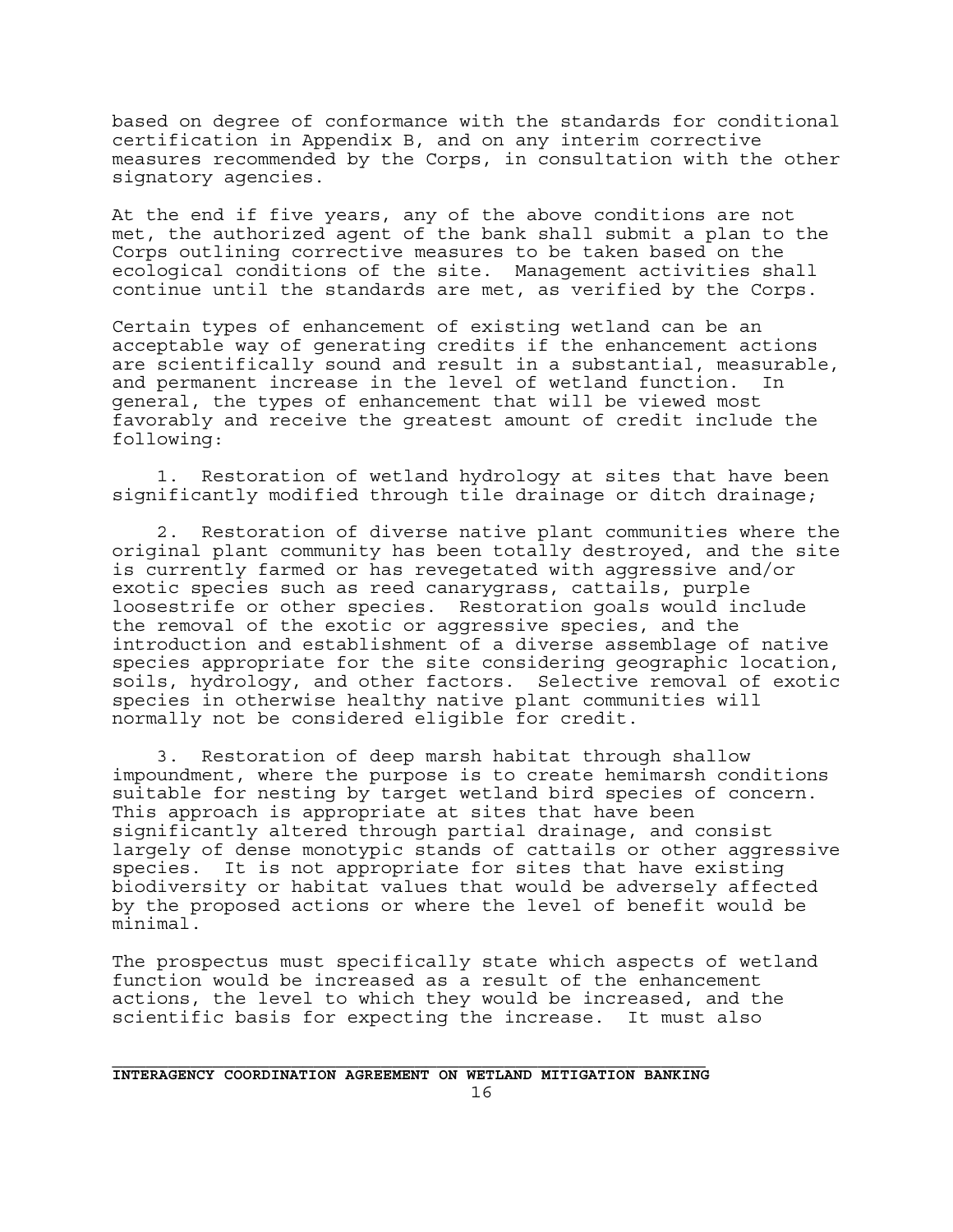include a narrative description of how the enhancement would be accomplished, a schedule of completion, explicit performance standards, and performance milestones for enhancement actions to be carried out over an extended period of time.

Performance standards for enhancement work will be considered on a case-by-case basis. Actions such as the restoration of hydrology can be implemented in a very short time, and can be measured through immediate water level responses. Plant community restoration is a lengthier process, requiring sustained effort over a period of time. In such cases, interim performance milestones may be established, and credits resulting from such work would be included in the final 30% increment of credit released from the bank.

Credit ratios will be determined based on specific circumstances for each bank. Restoration of a historic wetland area or creation of a wetland from an upland area would receive a credit ratio of 100%. Actions that restore a very degraded wetland to a high degree of function, such as restoring normal hydrology to a drained wetland, or restoring a high level of species diversity to a monotypic plant community, may receive credit at a maximum ratio of 50% of the credit values awarded to restored or created wetlands. Ratios for actions of lesser value may be only 10% to 25% credit, or may be determined to be unsuitable for mitigation credit.

The appropriate ratio for crediting preserved wetlands will be determined through the bank review process, and will, in most cases, be less than the ratio for restored or created wetlands. Ratios for preserved wetlands may be as low as 10% of the credit ratios for restored and created wetlands.

Limited credit may be granted for upland areas where it can be demonstrated that such areas would provide tangible benefits to the bank, such as nutrient or sediment filtering of water entering the site, or other functions that would serve to enhance or maintain the ecological integrity of the bank. The determination of the credit to be granted upland areas must be based on clearly demonstrated functions, and not on general ecological values. In general, the credit ratio for the inclusion of upland areas will be 25%, but may be adjusted as deemed appropriate by the mitigation bank review team during the evaluation of the bank prospectus. Upland areas must be afforded the same protection as the rest of the bank. No credit will be considered for upland areas that are not part of the bank site (for example, adjacent forest preserve land or other public lands). Since the goal of mitigation banking is to offset wetland losses, credits generated from inclusion of upland areas

17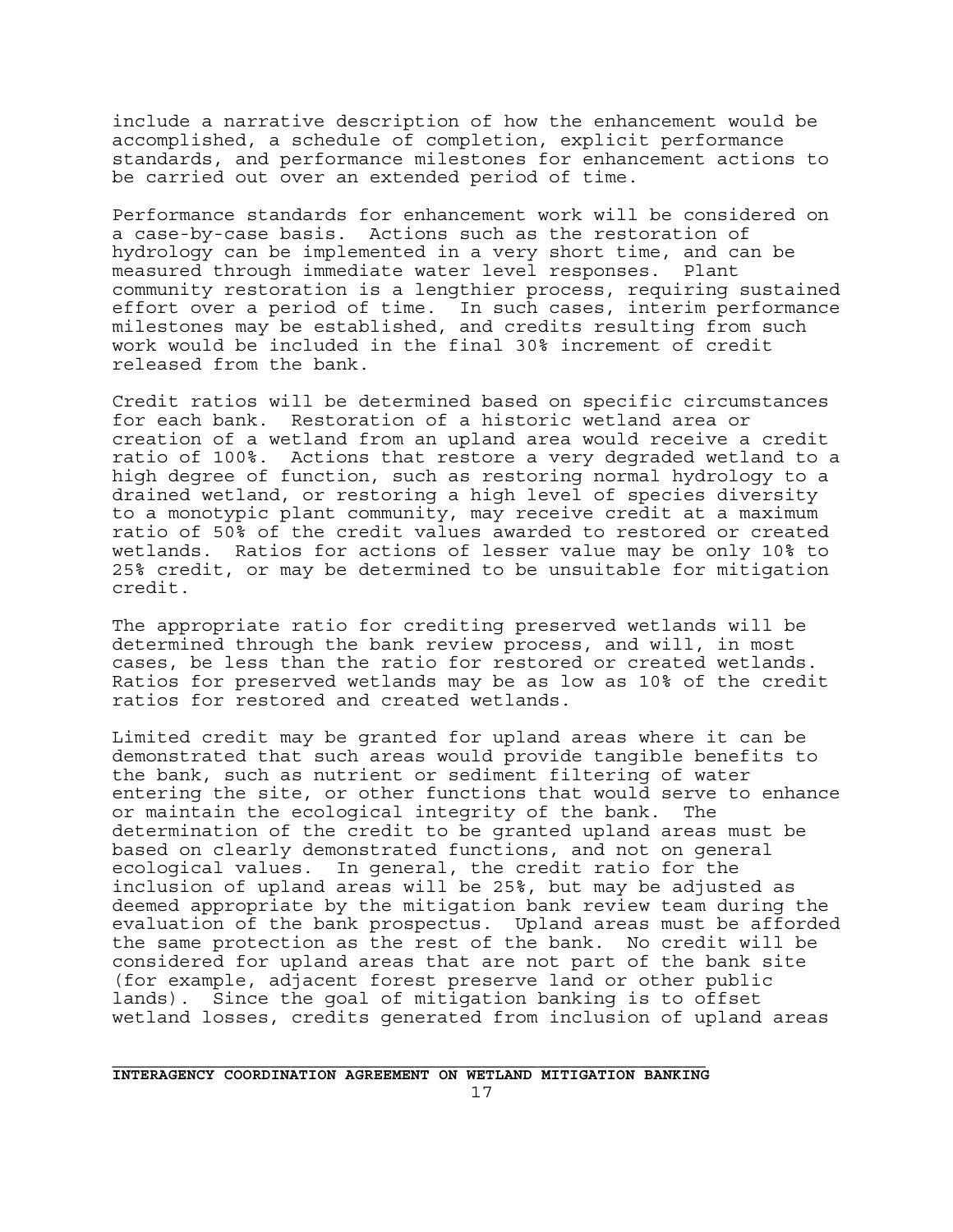will comprise only a small percentage of the total credits generated by the bank.

The inclusion of upland and deepwater environments within a wetland mitigation bank may be inadvertent (i.e., due to topographic reasons and real estate considerations) or planned (i.e., to realize or enhance certain wetland functions). In the latter case, upland areas may be either naturally occurring or be artificially created and, depending on their basic purpose, may occur along the periphery of the bank or be dispersed throughout.

If the inclusion of upland and deepwater areas is clearly inadvertent and has no demonstrable wetland enhancement function, no mitigation credit would be accorded such areas. However, if beneficial effects can be clearly demonstrated, such environments would be accorded credit for mitigation purposes which is proportional to their functional contribution.

 Conditional certification will allow for a reduction of the posted financial security to a level sufficient to assure full certification. Corrective measures will be approved by the Corps prior to implementation. These measures should ensure that the mitigation standard is met at the end of the five-year management period from the day the planting is completed.

During construction of the mitigation wetlands, qualified personnel must make periodic inspections of the site to ensure that soil erosion control measures are employed and functioning properly. Inspection reports shall be submitted to the Corps on a monthly basis.

### **SECTION 16, MITIGATION BANK CREDIT SALES**

Upon authorization of the mitigation bank, through a Department of the Army permit or interagency agreement, the sale of wetland credits and the creation or restoration of wetlands and buffers may commence. The mitigation bank credits may be sold for mitigation purposes in accordance with the following conditions:

1. Certified credits and conditionally certified credits may be sold provided that adequate funds, as approved by the Corps, are established through an escrow account, performance bond, irrevocable letter of credit, or other financial surety for the generation of certified credits and long-term maintenance of the bank site;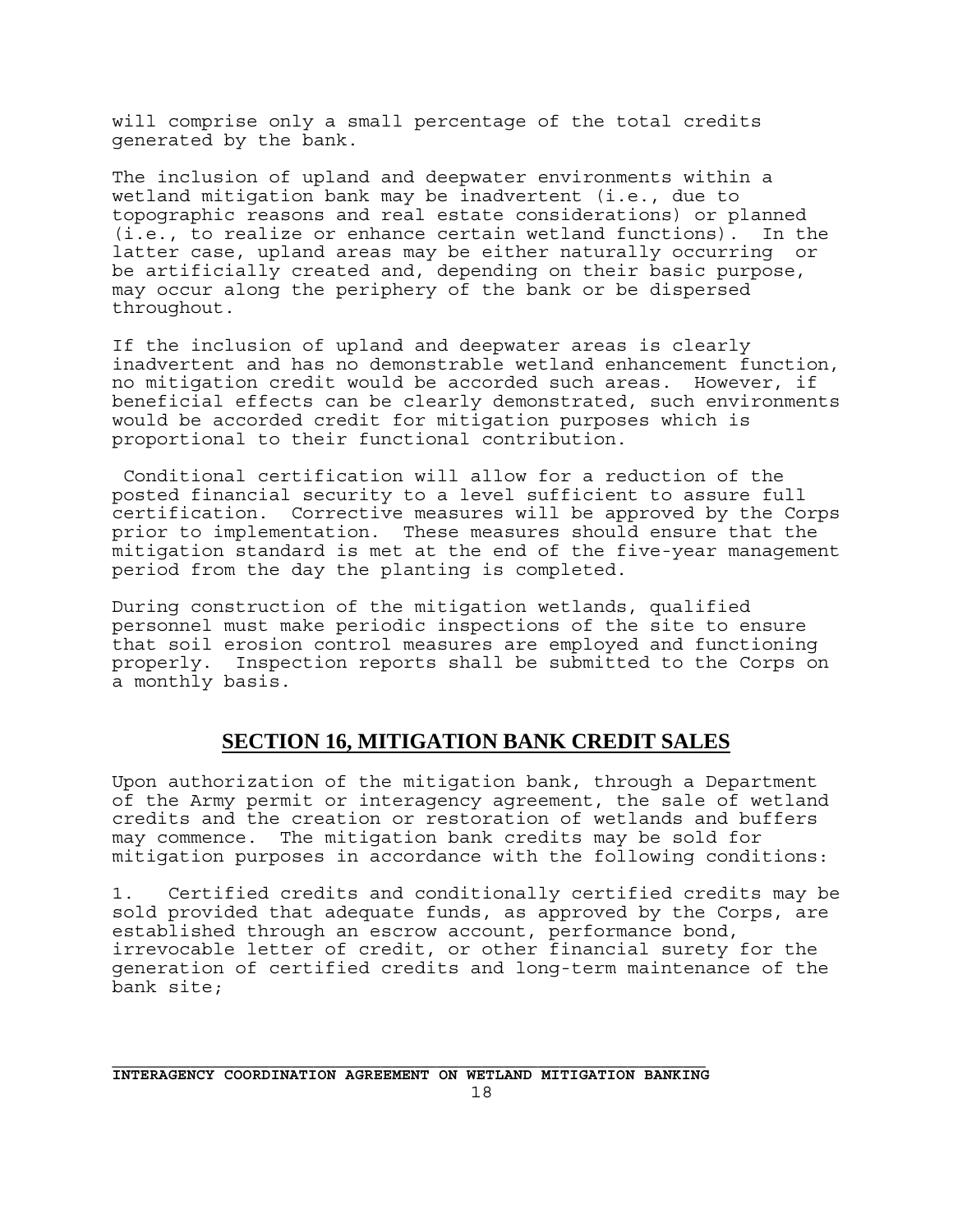2. If an approved bank has only uncertified credits, then those uncertified credits may be sold for mitigation purposes, provided that adequate funds, as approved by the Corps, are established through an escrow account, performance bond, irrevocable letter of credit or other financial surety for the generation of credits and long-term maintenance of the required bank site.

3. The Corps has sole authority to determine the number of credits available for withdrawal from the mitigation bank. In every event, the mitigation bank sponsor shall establish in a performance bond, escrow account, irrevocable letter of credit or other financial surety, adequate funds to ensure the construction, planting, and long-term monitoring, management, and maintenance of the mitigation bank wetlands and associated uplands. The amount of the financial surety shall be based upon the calculated per acre cost of completing the approved plan, including grading and planting of the site. Cost estimates for the construction and/or planting and maintenance for all restored, created, enhanced or preserved wetlands in the bank must be presented. A proposed schedule of release of the financial surety following completion of specific tasks associated with the establishment of the bank must also be submitted for approval. Construction estimates shall include an estimate of the cubic yards of earth to be moved during the grading of the site, as well as an estimated cost per cubic yard for the earthwork.

The interest on all such escrow accounts may be used by the bank sponsor for monitoring, management, and maintenance purposes only. The financial sureties must be maintained until all credits have been certified and sold or the Corps has determined the mitigation bank is self-sustaining. The amount of the financial surety will be reviewed annually based on the results of the monitoring report.

For privately-sponsored mitigation banks, credit sales may commence upon approval of the bank's charter. A maximum of 30% of the total potential credits may be sold prior to construction, based on approval of the bank's charter and the posting of adequate financial surety. Upon acceptance by the Corps that appropriate wetland hydrology has been demonstrated throughout all proposed wetlands at the site, an additional 20% of the total credits may be sold. Upon acceptance by the Corps that the site has been planted according to the approved plan, and after wetland hydrology has been demonstrated, another 20% of the total credits may be sold. The final 30% of the total credits may be sold upon full certification.

For publicly-sponsored mitigation banks, and for all single-user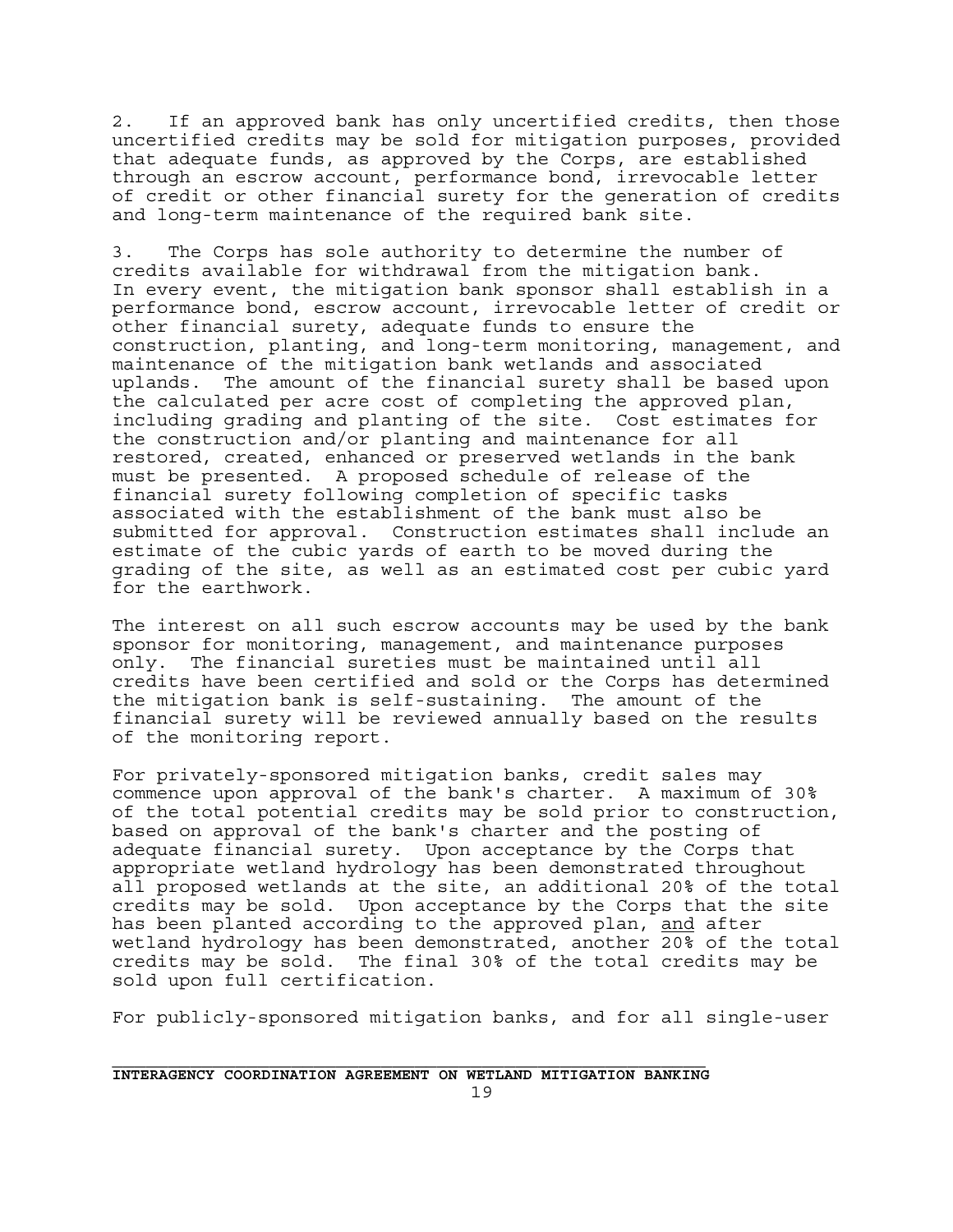mitigation banks, no pre-construction sales shall be allowed. Sales may commence only after the achievement of performance milestones established for each bank. After initial construction at the site, and upon acceptance by the Corps that appropriate wetland hydrology has been demonstrated throughout the proposed wetlands at the site, 30% percent of the total credits at the site will be made available for sale. An additional 20% of the total credits will be available for sale after wetland hydrology has been demonstrated, and the site has been planted according to the approved plan. The final 50% of total credits will be made available for sale upon full certification.

Incremental demonstration of wetland hydrology, and incremental planting of the site may also be awarded credit. For example; peizometer data from a 50 acre wetland restoration area shows that 37 acres of the planned wetland meets the wetland hydrology criterion of the 1987 Corps manual. These 37 acres represent 74% of the proposed wetland area. By applying this 74% factor to the allowable 20% increment of credits awarded for demonstrating wetland hydrology, the allowable increment of new credits for the bank would equal 14.8% of the proposed wetland on the site (0.74 X .20 = 0.148, or 14.8%). The same method would be used for calculating credits due to incremental planting.

In the event that the bank sponsor sells more than the number of credits approved by the Chicago District, the District reserves the right to deduct the amount of the oversale from the total potential credits available from the bank. These credits will not be restored, even if future development of the bank results in the certification of additional credit sales.

No Department of the Army permits will be granted to applicants proposing to use a mitigation bank unless credits are available in the bank, as determined by the Corps. The initial physical and biological improvements at the bank site (including, but not limited to, grading, planting, and restoration of wetland hydrology) must be completed no later that the end of the first full growing season following the initial debiting of the bank. Initial debiting of the bank is defined as the date of the first approved sale from the bank under the allowable pre-construction sales established in this agreement for privately sponsored commercial banks. This provision is not applicable to bank that are not granted pre-construction sales.

In accordance with the rules governing the sale of credits as set out above, credits may be acquired by qualified buyers as compensatory mitigation to offset unavoidable wetland losses on the following basis: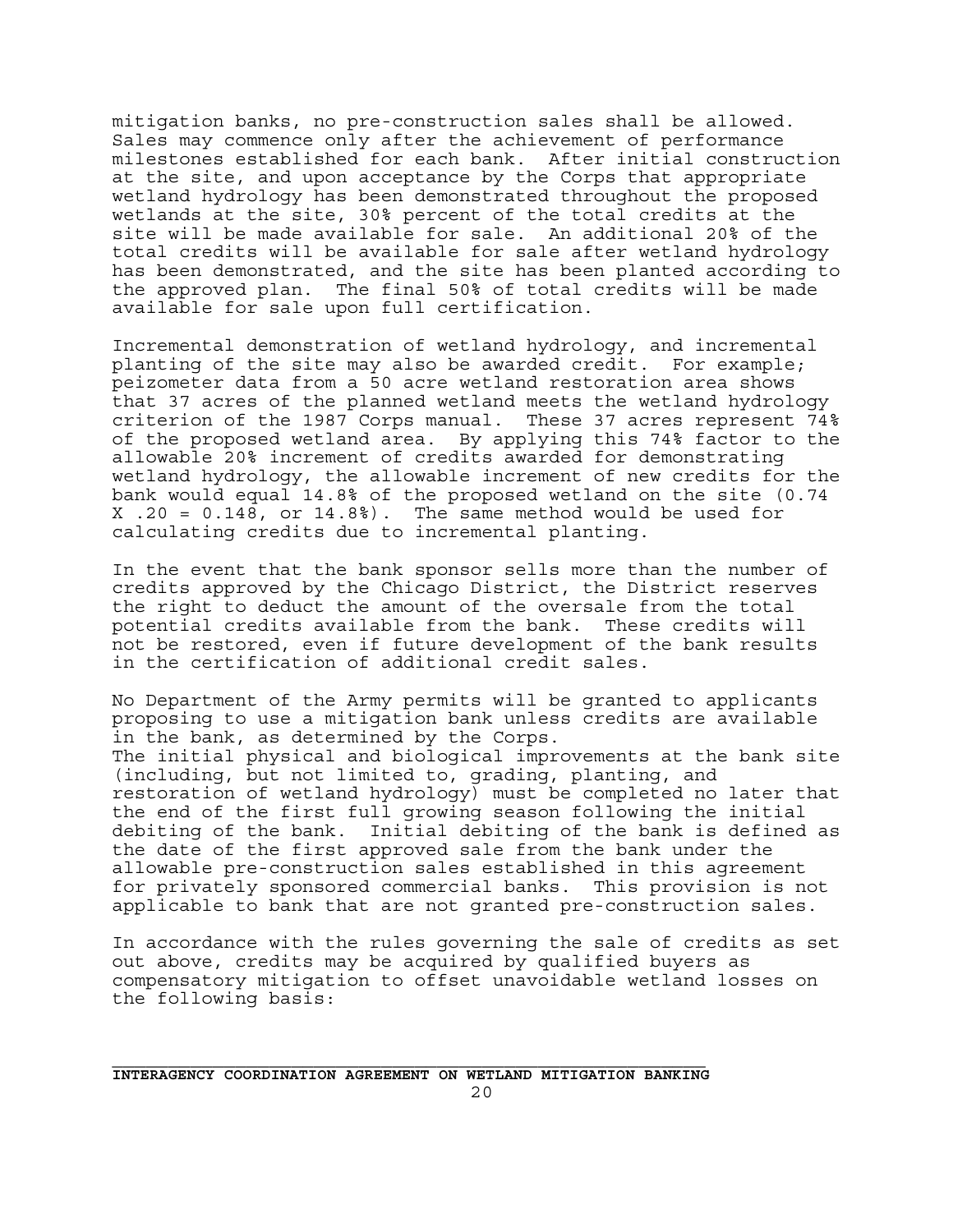A. In cases where wetland banking credits are based on created or restored wetlands and are being acquired within the same watershed as the bank site (as defined on the watershed map labeled Attachment A), the following criteria apply:

- 1. If the wetland credits are certified by the Corps, one wetland credit shall be acquired for every acre of wetland to be filled or adversely impacted;
- 2. If the wetland credits are either uncertified or conditionally certified by the Corps, qualified buyers must acquire 1.5 wetland credit for every acre of wetland filled or adversely impacted.

B. If credits are sought from outside the watershed of the bank site, the above ratios shall be multiplied by a factor of two. If wetland banking credits are based on enhancement, higher mitigation ratios shall apply as determined by the Corps in coordination with the other signatories. The use of a bank to compensate for impacts outside the watershed boundaries established in this agreement may be authorized on a case-by-case basis at the discretion of the mitigation bank review team, where the team has determined it to be practicable and environmentally desirable.

The bank sponsor shall keep a ledger of all available credits, whether purchased or unpurchased, and of all credits sold or otherwise debited including individual sale prices. This ledger shall be made available to the mitigation bank review team upon request. In addition, the bank sponsor must provide the Corps an updated ledger containing a list of all transactions, including sale prices at a given bank to date at the conclusion of every credit sale.

### **SECTION 17, MONITORING, MANAGEMENT, AND REPORTING**

Monitoring shall occur for a period of five years from the date of the completion of the approved planting plan. Management shall proceed on a continuing basis from the completion of planting through the end of the monitoring period. Management shall proceed as needed to reconcile current conditions with functional goals. Any required remedial measures will be based on information contained in monitoring reports and/or from agency site inspections.

The monitoring results of the mitigation bank shall be provided to the Corps on a annual basis during the monitoring period.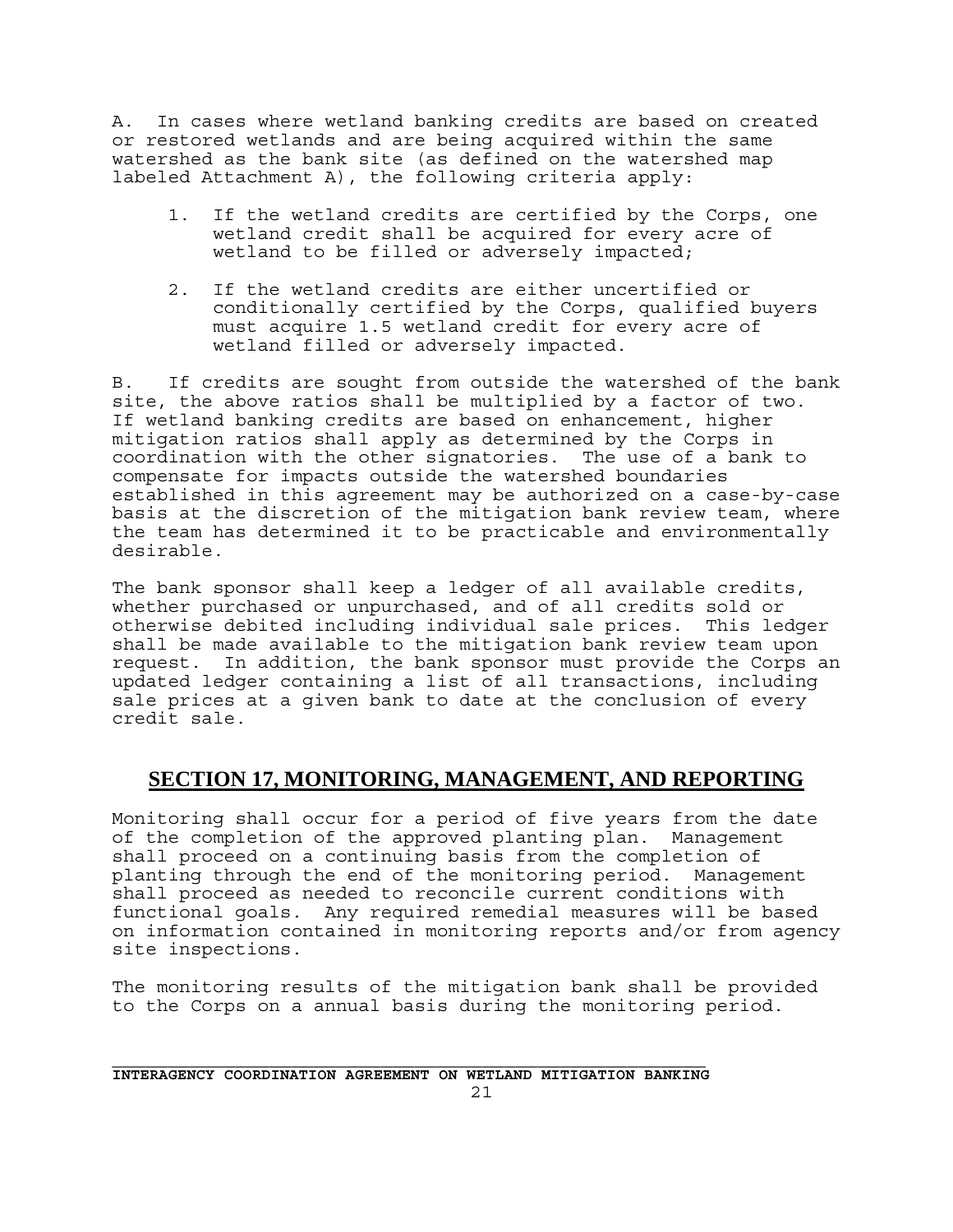Following this, no report shall be required, but the Corps shall retain the right to inspect the mitigation bank as deemed appropriate. The Corps shall provide the other parties, upon their request, copies of any reports. Joint field inspections by all parties shall be conducted on a regular basis. The mitigation bank review team will establish an annual compliance monitoring schedule that assures that all mitigation bank sites are inspected for compliance with the approved bank plan.

The mitigation bank sponsor shall be responsible for all monitoring, management, and reporting. However, the work may be done by bank employees, subcontractors, or public or private organizations.

The operational life of a bank shall consist of the period during which the terms and conditions of the banking instrument are in effect. With the exception of arrangements for the long-term management and protection in perpetuity of the wetlands and/or other aquatic resources and associated uplands, the operational life of a mitigation bank terminates at the point when;

 1. Wetland mitigation credits have been exhausted or banking activity is voluntarily terminated with written notice from the bank sponsor to the Corps, or;

 2. The Corps has determined that the debited bank is functionally mature and/or self-sustaining to the degree specified in the banking instrument and associated documents, including the performance standards outlined in this agreement.

#### **SECTION 18, LOSS OF BANK CHARTER**

Should a bank not meet the terms of its charter, for whatever reason, the Corps shall inform the bank sponsor and shall specify a reasonable period of time in which to comply. Should any modifications to the charter be required, recommended changes shall be coordinated by the Corps with the other agencies. Continued non-performance of the bank shall result in revocation of the charter and forfeiture of financial securities.

#### **SECTION 19, AGREEMENT MODIFICATION/TERMINATION**

This agreement may be modified at any time by the joint agreement of the signatories. This agreement shall automatically expire within five years of the date of the last signatory. A party may terminate its participation in this agreement upon 30 days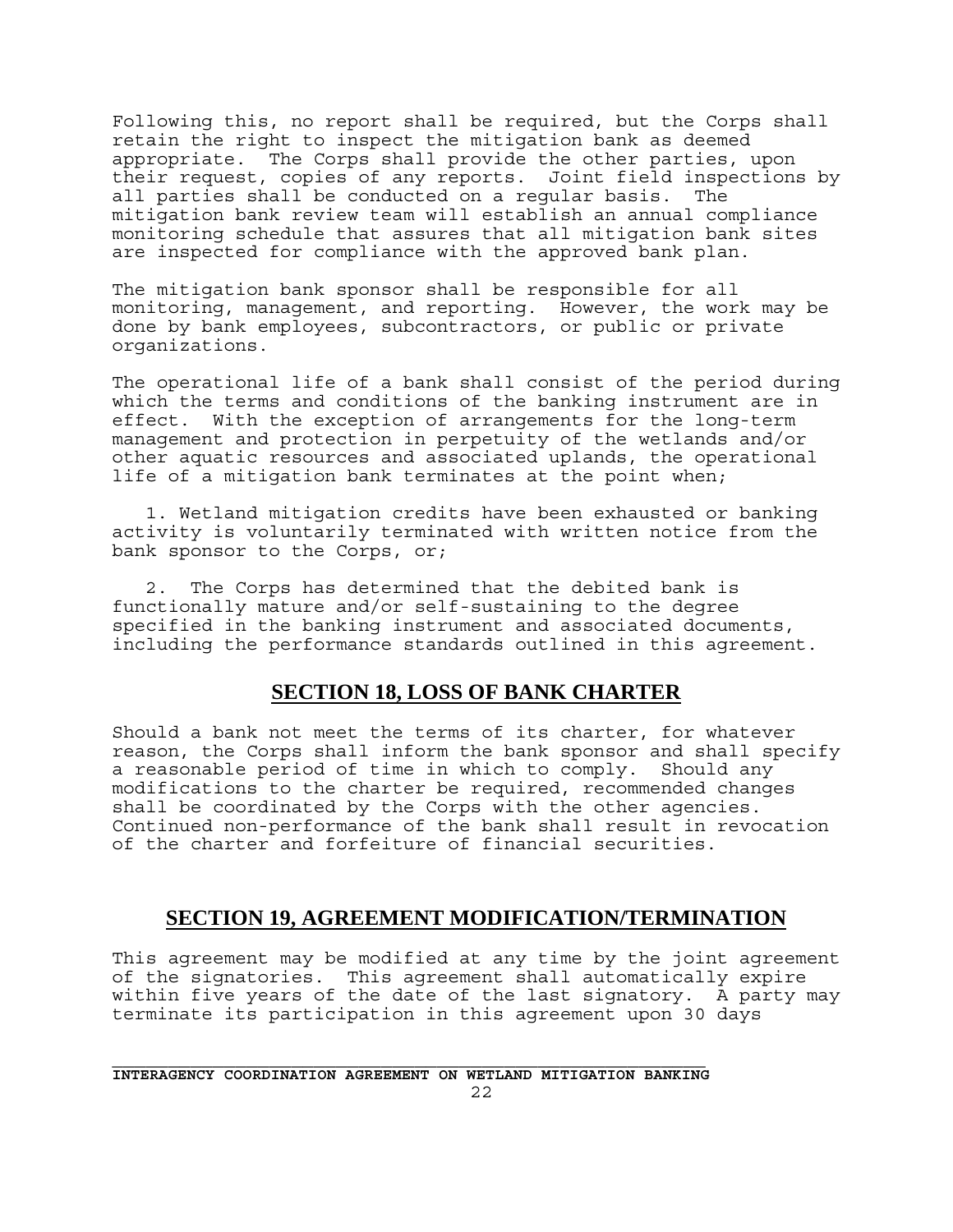written notice to all other parties.

### **SECTION 20, SIGNATURES OF FEDERAL OFFICIALS**

Roger A. Gerber DATE Lieutenant Colonel, U.S. Army District Engineer

Kevin Pierard DATE Chief, Watershed and Non-Point Source Program Branch U.S. Environmental Protection Agency, Region V

Benjamin A. Tuggle, Ph.D. DATE Field Supervisor Chicago Illinois Field Office U.S. Fish and Wildlife Service